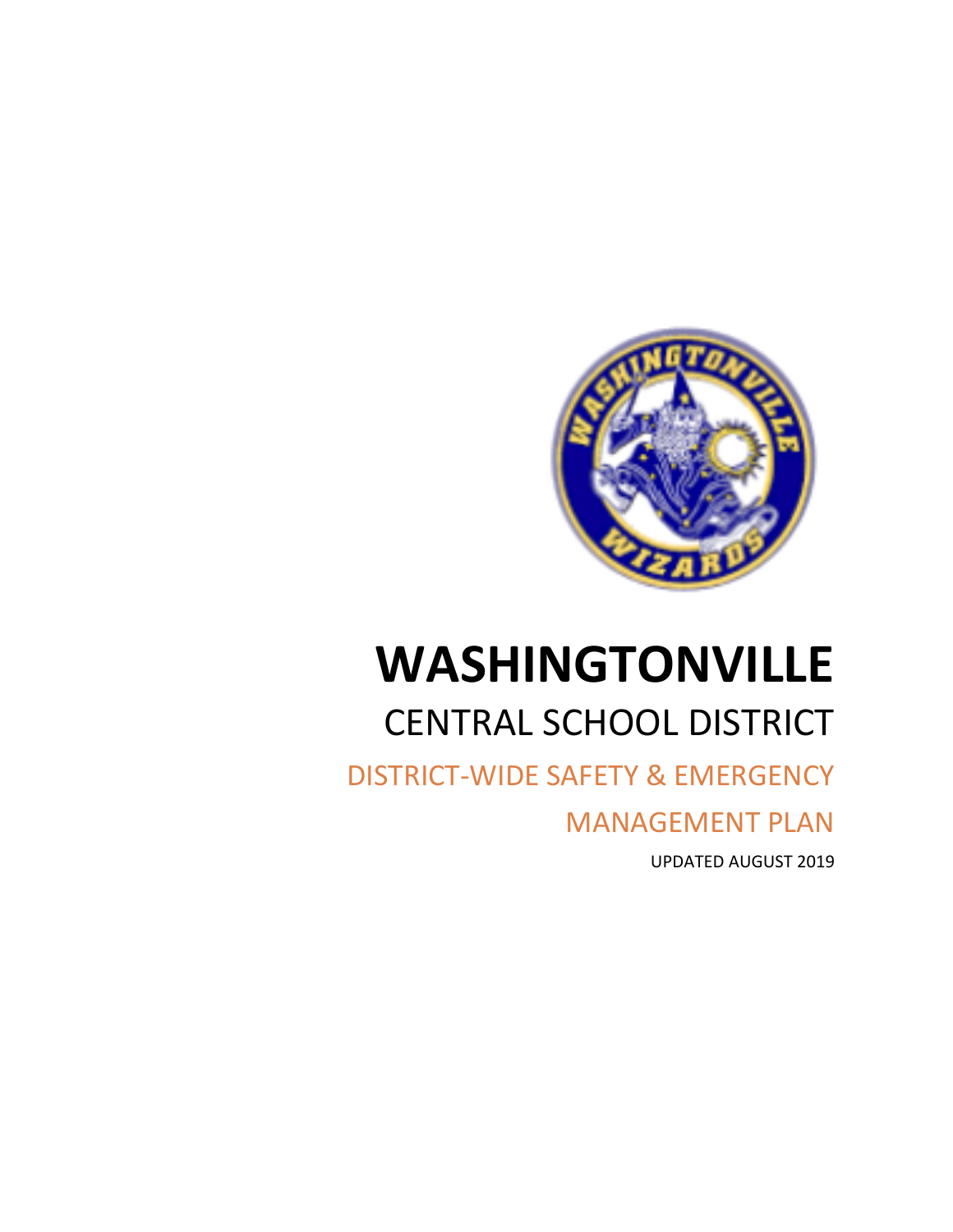DISTRICT-WIDE SAFETY & EMERGENCY MANAGEMENT PLAN

# TABLE OF CONTENTS

| SECTION I - GENERAL CONSIDERATIONS AND PLANNING GUIDELINES        | 3              |
|-------------------------------------------------------------------|----------------|
| <b>PURPOSE</b>                                                    | 3              |
| <b>IDENTIFICATION OF SCHOOL TEAMS</b>                             | 6              |
| <b>CONCEPT OF OPERATIONS</b>                                      | $\overline{7}$ |
| PLAN REVIEW AND PUBLIC COMMENT                                    | $\overline{7}$ |
| SECTION II - RISK REDUCTION/PREVENTION AND INTERVENTION           | 8              |
| PREVENTION AND INTERVENTION STRATEGIES                            | 8              |
| <b>IMPROVING COMMUNICATION WITH STUDENTS</b>                      | 9              |
| REPORTING THREATS OR ACTS OF VIOLENCE                             | 10             |
| TRAINING, DRILLS, AND EXERCISES                                   | 10             |
| STAFF DEVELOPMENT TRAINING                                        | 11             |
| PROACTIVE BUILDING SECURITY MEASURES                              | 12             |
| VITAL EDUCATIONAL INFORMATION                                     | 12             |
| EARLY DETECTION OF POTENTIALLY VIOLENT BEHAVIOR                   | 12             |
| <b>HAZARD IDENTIFICATION</b>                                      | 14             |
| SCHOOL SAFETY PERSONNEL ALLOCATIONS, HIRING, DUTIES, AND TRAINING | 15             |
| <b>SECTION III - RESPONSE</b>                                     | 17             |
| NOTIFICATION AND ACTIVATION (INTERNAL AND EXTERNAL COMM.)         | 17             |
| SITUATIONAL RESPONSES                                             | 17             |
| <b>MULTI-HAZARD RESPONSE</b>                                      | 17             |
| <b>RESPONSE PROTOCOLS</b>                                         | 18             |
| RESPONSES TO IMPLIED OR DIRECT THREATS OF VIOLENCE                | 19             |
| <b>RESPONSES TO ACTS OF VIOLENCE</b>                              | 21             |
| <b>DISTRICT EMERGENCY RESOURCES</b>                               | 22             |
| INCIDENT COMMAND SYSTEM                                           | 23             |
| SECTION IV - COMMUNICATION WITH OTHERS                            | 25             |
| OBTAINING ASSISTANCE DURING EMERGENCIES                           | 25             |
| OBTAINING ASSISTANCE FROM GOVERNMENT OFFICIALS                    | 25             |
| <b>CONTACTING PARENTS AND GUARDIANS</b>                           | 26             |

District-wide Safety & Emergency Management Plan 1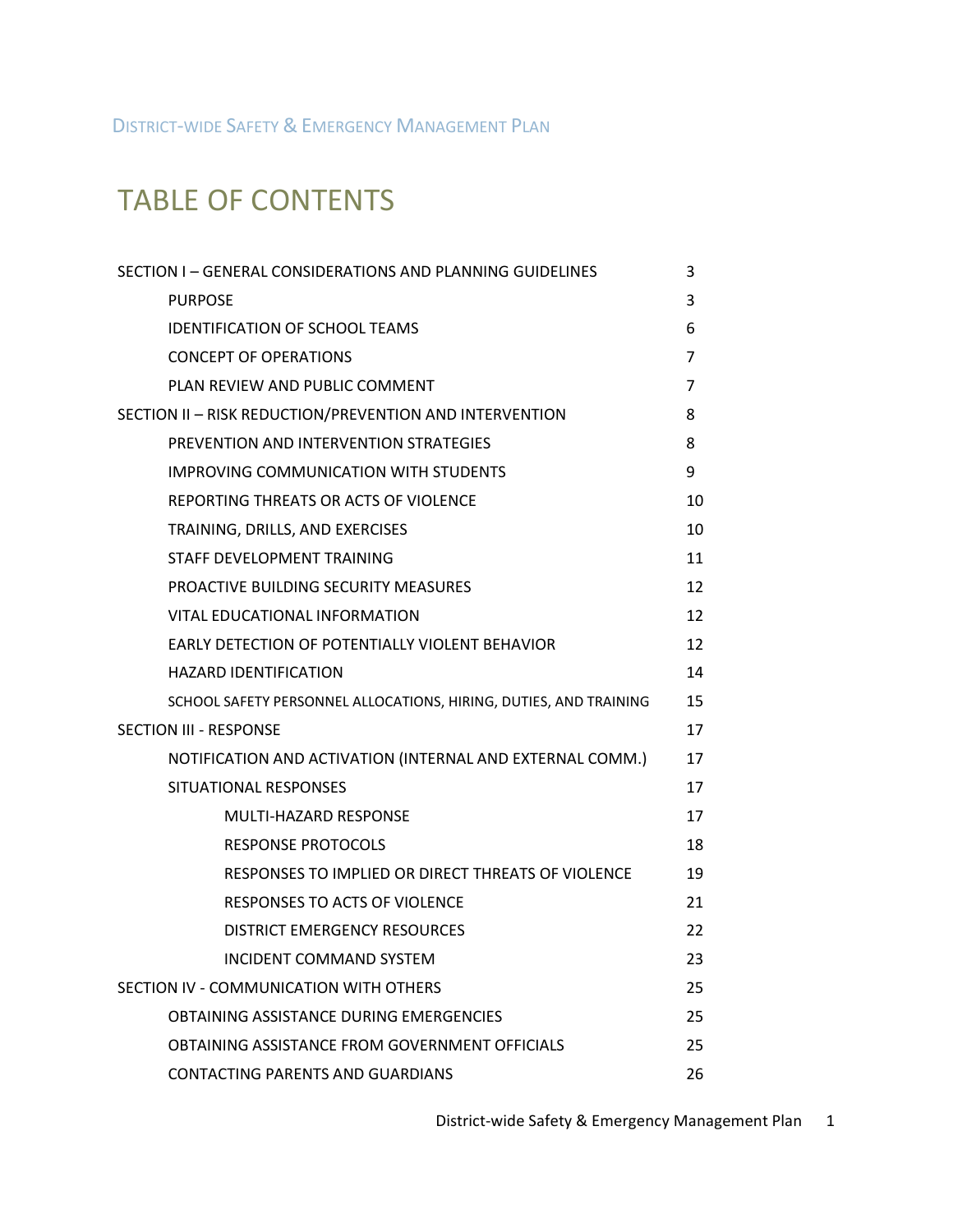| SECTION V - RECOVERY            | דכ |
|---------------------------------|----|
| DISTRICT SUPPORT FOR BUILDINGS  |    |
| DISASTER MENTAL HEALTH SERVICES | דר |

# **APPENDIX**

| APPFNDIX 1        | LISTING OF SCHOOL BUILDINGS                    | 28 |
|-------------------|------------------------------------------------|----|
| APPENDIX 2        | BUILDING-LEVEL EMERGENCY RESPONSE PLANS        | 29 |
| <b>APPENDIX 3</b> | MEMORANDA OF UNDERSTANDING                     | 30 |
| APPFNDIX 4        | DISTRICT RESOURCES - CONTACT INFORMATION       | 38 |
| APPENDIX 5        | SECTION 155.17 REGULATION COMPLIANCE REFERENCE | 39 |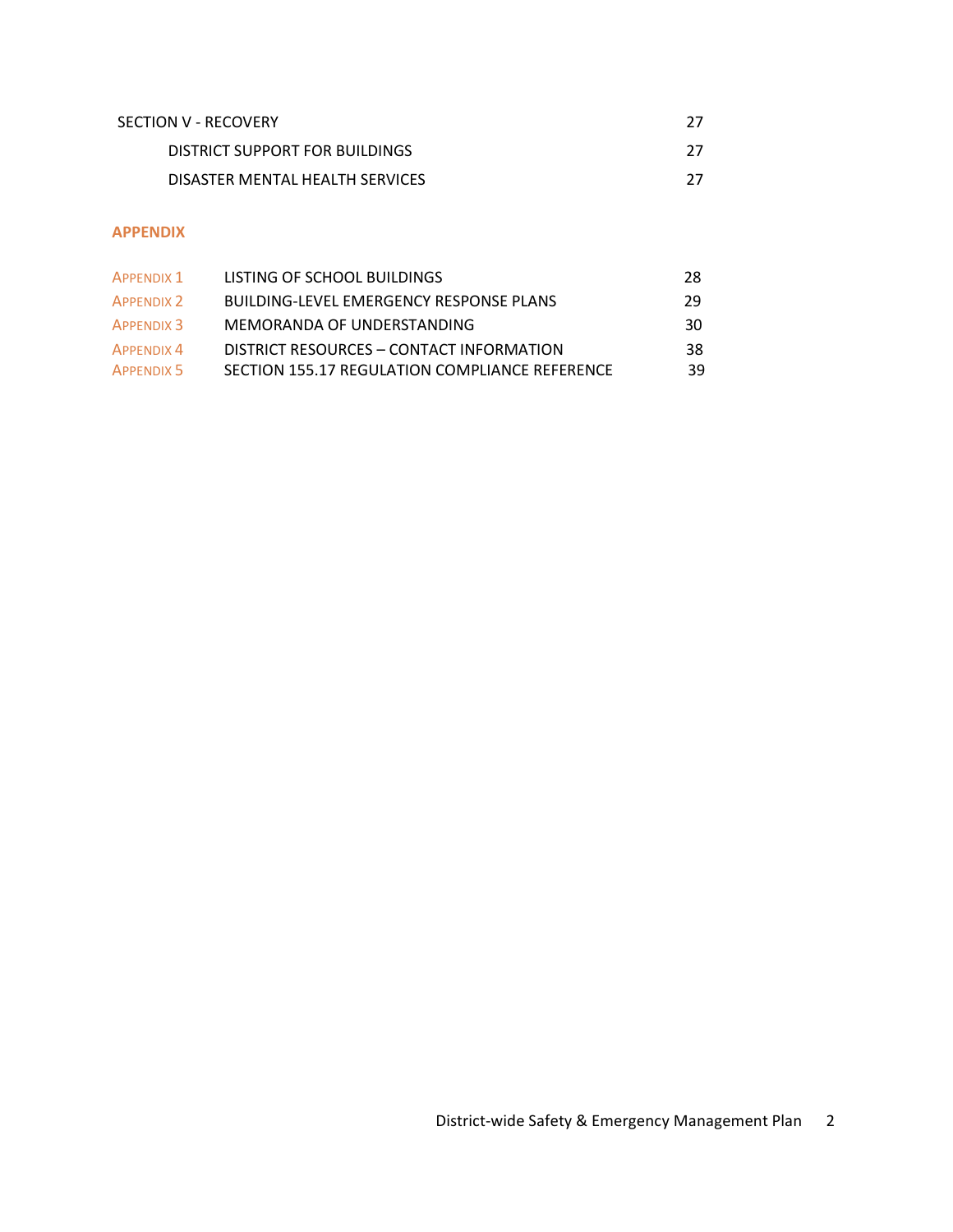# SECTION **SECTION** GENERAL CONSIDERATIONS AND PLANNING GUIDELINES

#### PURPOSE

Emergencies in schools are defined as undesirable events that occur and have the potential to cause injury or illness to members of our school community or disrupt the orderly educational process. They range from acts of bullying or harassment to catastrophic natural or man-made events. Emergency management is the discipline of dealing with and avoiding risks. It is a discipline that involves preparing for an emergency situation or disaster before it occurs as well as supporting and rebuilding from the emergency after natural or human-made disasters have occurred.

Emergency management in our schools is the continuous process by which our staff, students, administrators, parents, school groups, emergency responders and our community manages hazards in an effort to avoid or mitigate the impact of disasters resulting from hazards. Preventive measures and good planning will reduce the likelihood that emergencies will occur and allow us to address those that do in an expeditious and effective manner.

Districts are required to develop district-wide school safety and emergency management plans designed to prevent and effectively manage such events to minimize the effects of serious incidents and emergencies. These plans also facilitate the coordination of the District with local and county plans and resources when incidents and emergencies occur.

The district-wide plan is responsive to the needs of all schools in the District and is consistent with the more detailed building-level emergency plans. Districts are vulnerable to a wide variety of acts of violence; and natural and manmade disasters. To address these threats, the State of New York has enacted the Safe Schools Against Violence in Education (S.A.V.E.) law. Project S.A.V.E. is a comprehensive planning effort that addresses prevention, response, and recovery with respect to a variety of emergencies in schools.

The Washingtonville Central School District supports the S.A.V.E. legislation. As such, the Superintendent of Schools, Board of Education, and the entire District staff encourages and advocates on-going district-wide cooperation in support of Project S.A.V.E.

#### SUPERINTENDENT'S DIRECTIVE

 $\overline{a}$ 

The Superintendent will serve as the District's Chief Emergency Officer (CEO)<sup>1</sup> whose duties shall include, but not be limited to:<sup>2</sup>

 $^1$  155.17(1)(c)(xix) the designation of the superintendent, or superintendent's designee, as the district chief emergency officer whose duties shall include, but not be limited to:

 $^2$  155.17(1)(c)(xix) the designation of the superintendent, or superintendent's designee, as the district chief emergency officer whose duties shall include, but not be limited to: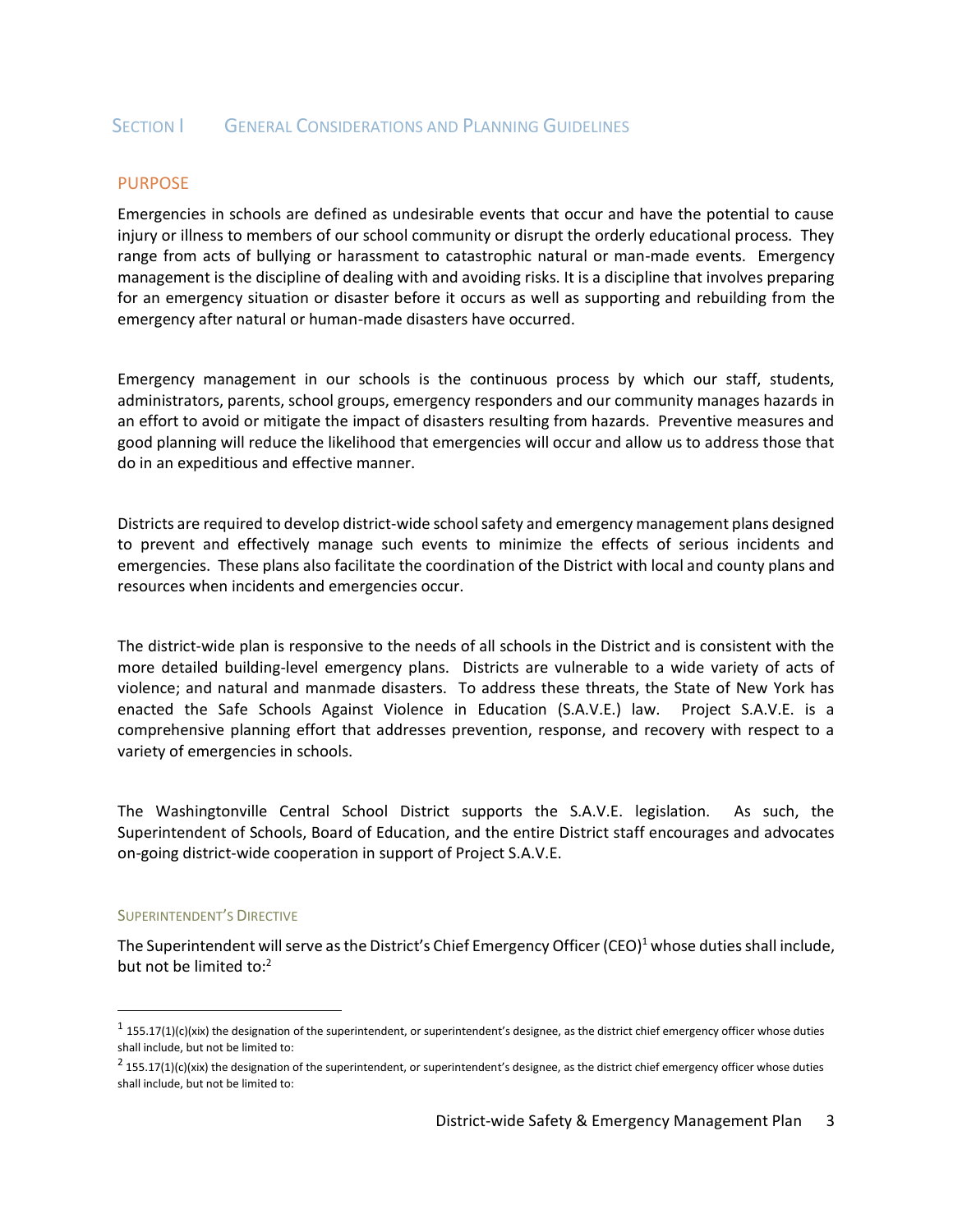- 1. Coordination of the communication between school staff, law enforcement, and other first responders; 3
- 2. Leading the efforts of the district-wide school safety team in the completion and yearly update of the district-wide school safety plan and the coordination of the district-wide plan with the building-level emergency response plans; 4
- 3. Ensuring staff understanding of the district-wide school safety plan;<sup>5</sup>
- 4. Ensuring the completion and yearly update of building-level emergency response plans for each school building<sup>6</sup> The CEO will require each building principal to maintain a Building-level Emergency Response Plan in compliance with Commissioner of Education Regulation 155.17(2). Each plan should be updated annually with the assistance of the Building Emergency Response Team (BERT). The plan shall provide for lockdown, lockout, sheltering, evacuation, early dismissal, fire and other emergency planning and notification (when necessary) to students and staff, annual drills and exercises, and coordination with local and county emergency preparedness administrators. These plans shall be submitted to the District's Safety Team for annual approval and incorporation into the overall District-wide Safety and Emergency Management Plan.
- 5. Assisting in the selection of security related technology and development of procedures for the use of such technology;<sup>7</sup>
- 6. Coordination of appropriate safety, security, and emergency training for district and school staff, including required training in the emergency response plan;<sup>8</sup>
- 7. Ensuring the conduct of required evacuation and lockdown drills in all district buildings as required by Education Law section 807;<sup>9</sup> and
- 8. Ensuring the completion and yearly update of building-level emergency response plans by the dates designated by the commissioner.

#### IDENTIFICATION OF SCHOOL TEAMS

 $\overline{a}$ 

The District-wide Safety and Emergency Management Plan was developed pursuant to Commissioner's Regulation 155.17(b)(13). At the direction of the Board of Education and under the direction of the Superintendent, a District-wide Safety Team will be utilized for emergency management within the District<sup>10</sup>. The Safety Team shall include, but is not limited to, representatives of the school board, teacher, administrator, and parent organizations, school safety personnel and other school personnel as

 $^3$  155.17(c)(1)(xix)(a) coordination of the communication between school staff, law enforcement, and other first responders;

 $^4$  155.17(c)(1)(xix)(b) lead the efforts of the district-wide school safety team in the completion and yearly update of the district-wide school safety plan and the coordination of the district-wide plan with the building-level emergency response plans

 $^5$  155.17(c)(1)(xix)(c) ensure staff understanding of the district–wide school safety plan

 $^6$  155.17(c)(1)(xix)(d) ensure the completion and yearly update of building-level emergency response plans for each school building

 $^7$  155.17(c)(1)(xix)(e) assist in the selection of security related technology and development of procedures for the use of such technology

 $^8$  155.17(c)(1)(xix)(f) coordinate appropriate safety, security, and emergency training for district and school staff, including required training in the emergency response plan

 $^9$  155.17(c)(1)(xix)(g) ensure the conduct of required evacuation and lock-down drills in all district buildings as required by Education Law section 807

 $10$  155.17(c)(14) District-wide school safety team means a district-wide team appointed by the board of education, the chancellor in the case of New York City, or other governing board. The district-wide team shall include, but not be limited to, representatives of the school board, teacher, administrator, and parent organizations, school safety personnel and other school personnel.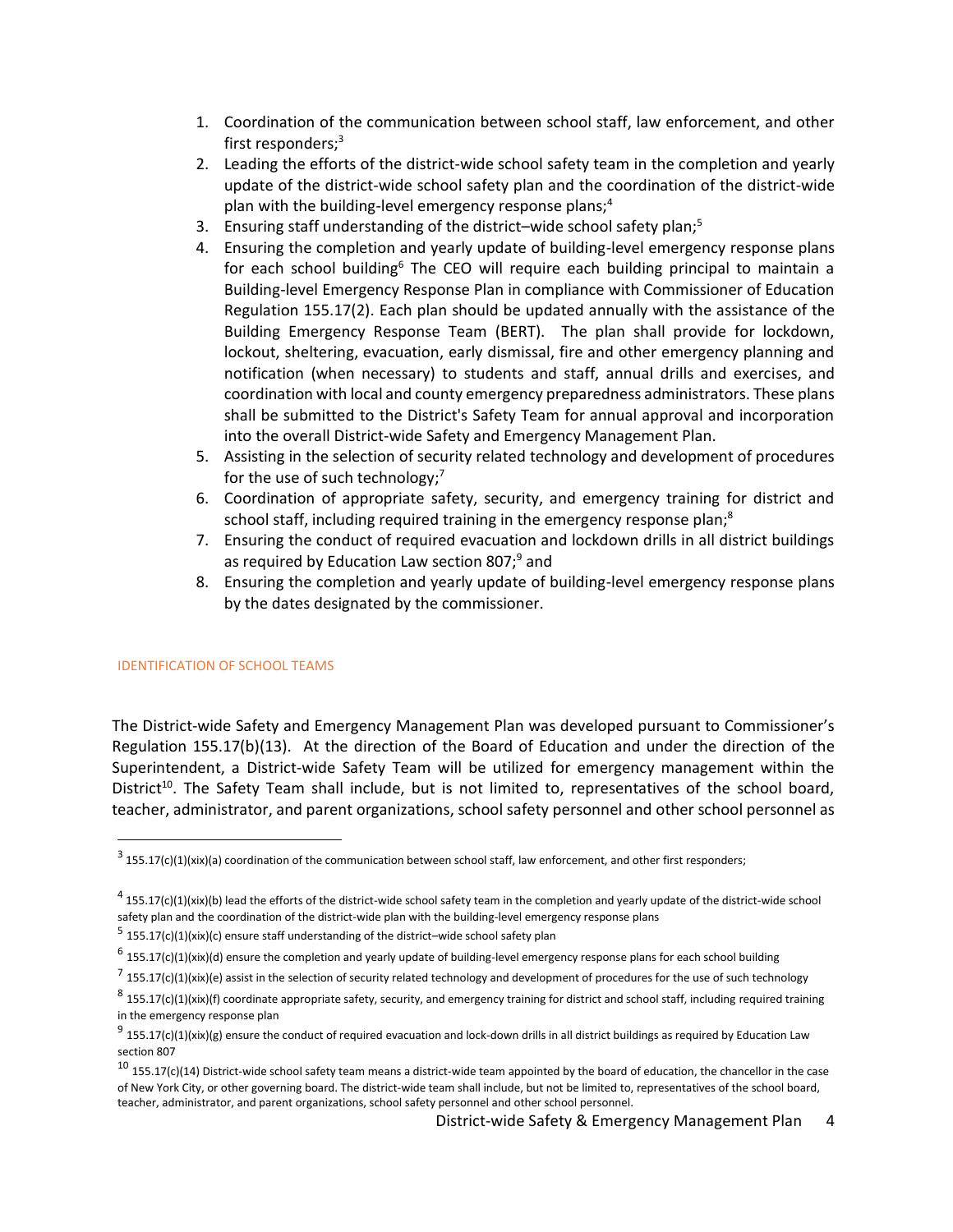deemed necessary. At the discretion of the board of education, a student may be allowed to participate on the safety team, however, no portion of a confidential building-level emergency response plan shall be shared with such student nor shall such student be present where details of a confidential buildinglevel emergency response plan or confidential portions of a district-wide emergency response strategy are discussed.

The duties of the team shall include the development, review, and update of the District-wide Safety and Emergency Management Plan in compliance with Commissioner of Education Regulation 155.17. The District Safety Team should meet regularly throughout the year to conduct the following business:

- 1. Assess and review the District-wide Safety and Emergency Management Plan annually.
- 2. Make any necessary recommendations regarding emergency operations, planning, procedures, and/or protocols.
- 3. Conduct training sessions as necessary.
- 4. Meet with, oversee, and help guide the Building-level Emergency Response Teams at each school as necessary.
- 5. Meet as needed with the District's Emergency Management Consultant to review protocols and procedures as well as receive training and instruction.
- 6. Meet with local government and emergency service organization officials to develop procedures for obtaining guidance and for emergency situations that exceed the expertise and/or resources of the District. These procedures may then be incorporated into the District's Emergency Management Plan.
- 7. Conduct all other business as deemed necessary.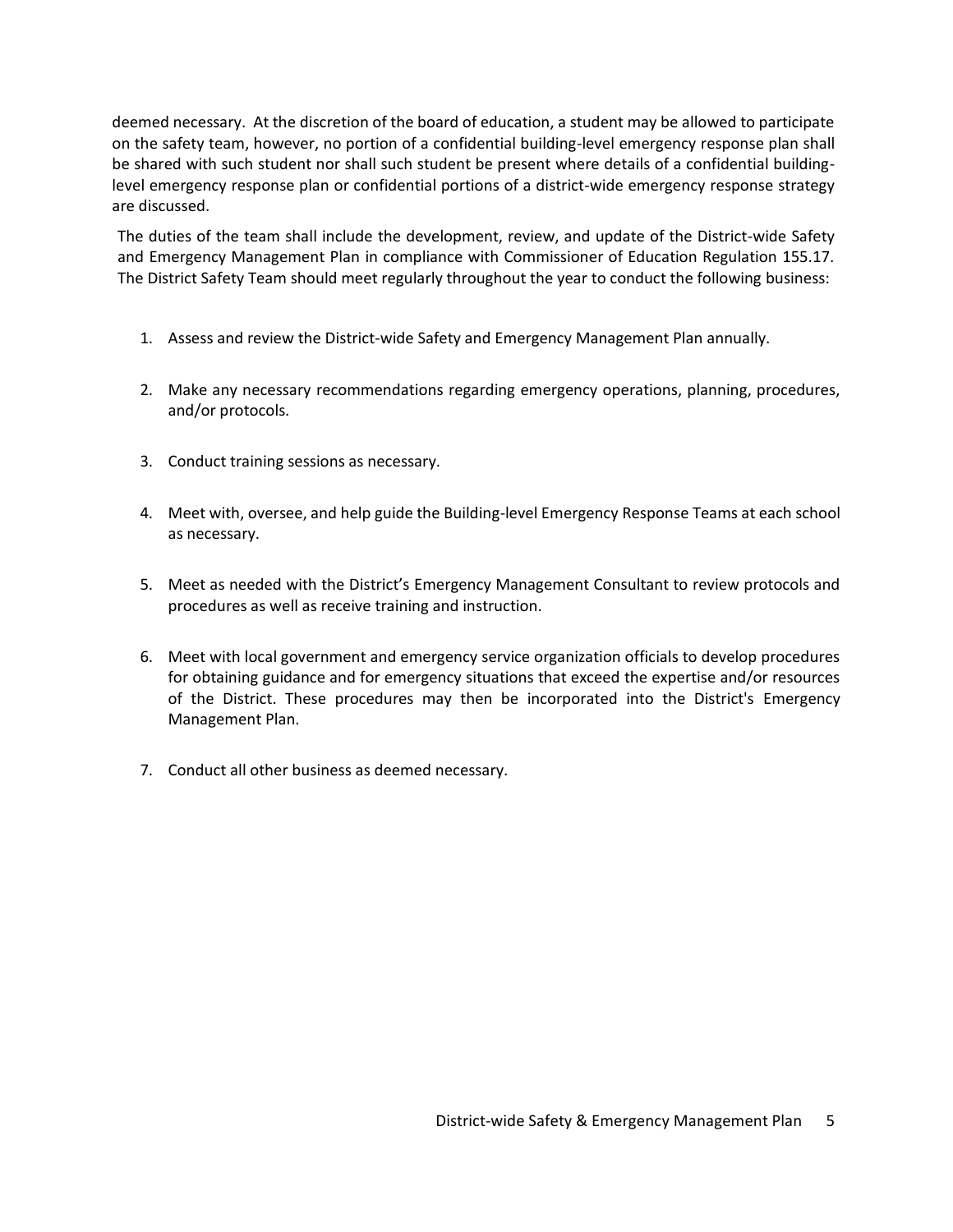# DISTRICT SAFETY TEAM:<sup>11</sup>

 $\overline{a}$ 

*Members listed here may be removed from the "additional emergency numbers" table*

| <b>TITLE</b>                                                      | <b>NAME</b>          | <b>OFFICE PHONE</b>           |
|-------------------------------------------------------------------|----------------------|-------------------------------|
| Superintendent<br>of<br>Assistant<br><b>Operations and Safety</b> | Mr. Paul Nienstadt   | 845-497-4000 Extension -27111 |
| Assistant<br>Superintendent<br>for<br>Curriculum                  | Mrs. Barbara Quinn   | 845-497-4000 Extension -27022 |
| Teacher/coach/resident                                            | Ms. Jennifer Czumak  | 845-497-4000 Extension -22501 |
| Security Officer                                                  | Mr. John Delgardo    | 845-497-4000 Extension -24501 |
| <b>Transportation Supervisor</b>                                  | Mr. Ralph Perez      | 845-497-4000 Extension-27135  |
| <b>SRO</b>                                                        | Mr. Charlie Martin   | 845-497-4000 Extension 24600  |
| <b>Nurse</b>                                                      | Mrs. Maryke Traost   | 845-497-4000 Extension-21532  |
| <b>BOE President</b>                                              | Mrs. Jennifer Delova |                               |
| Parent                                                            | Mrs. Rebecca Akers   |                               |
| <b>HVAC Technician</b>                                            | Mr. Aaron Forman     | 845-497-4000 Extension-24501  |
| <b>District Social Worker</b>                                     | Mr. Paul Saladino    | 845-497-4000 Extension-24523  |
| Teacher                                                           | Mr. Steven Longinott | 845-497-4000 Extension-23502  |

 $11$  District-wide school safety team means a district-wide team appointed by the board of education, the chancellor in the case of New York City, or other governing board. The district-wide team shall include, but not be limited to, representatives of the school board, teacher, administrator, and parent organizations, school safety personnel and other school personnel. At the discretion of the board of education, or the chancellor in the case of the City of New York, a student may be allowed to participate on the safety team, provided however, that no portion of a confidential building-level emergency response plan shall be shared with such student nor shall such student be present where details of a confidential building-level emergency response plan or confidential portions of a district-wide emergency response strategy are discussed.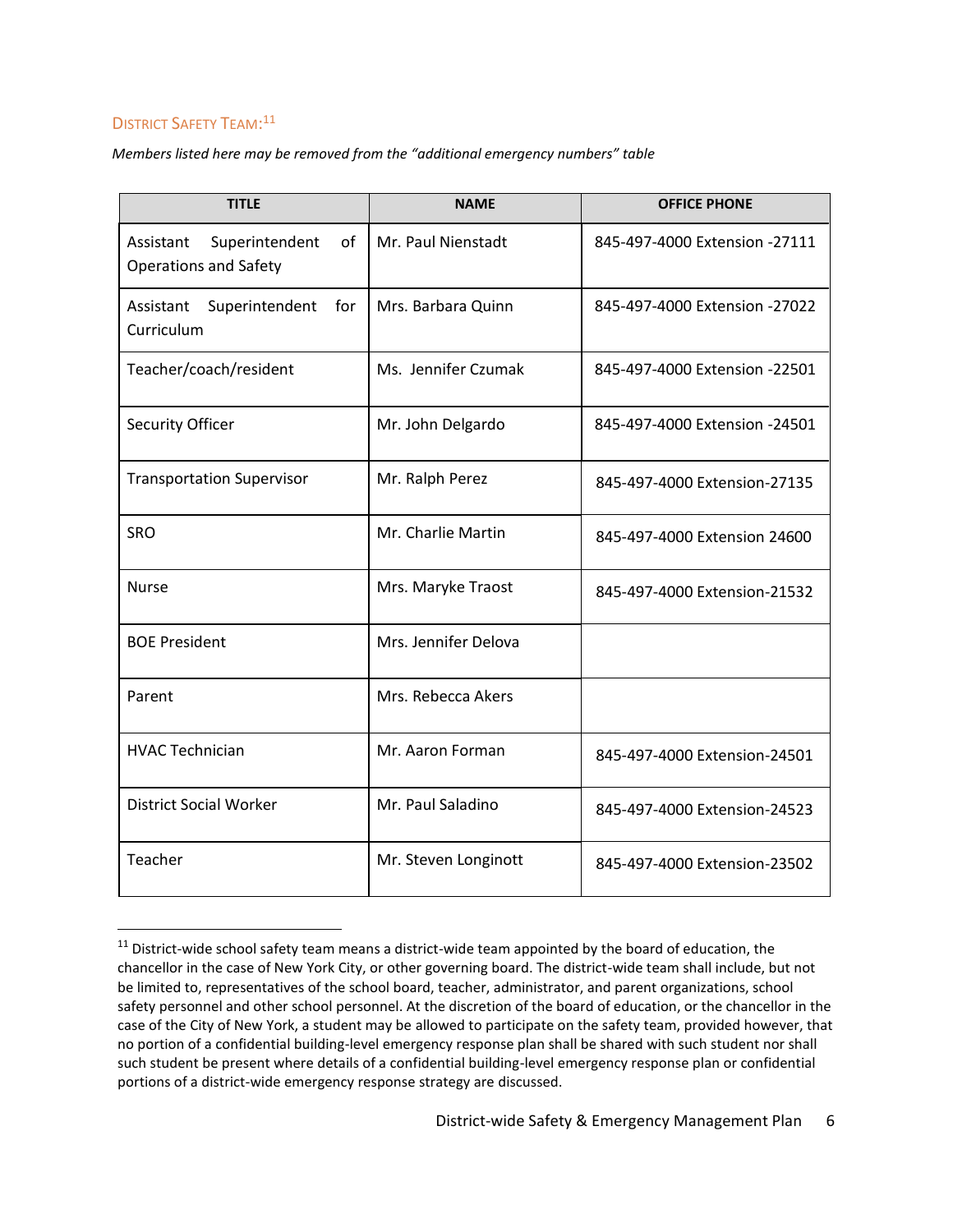| <b>Communications Director</b> | Ms. Alyssa Mazzeo  | 845-497-4000 Extension-27070 |
|--------------------------------|--------------------|------------------------------|
| Student                        | Mr. Bradley Clardy |                              |

# CONCEPTS OF OPERATION

- 1. The District-wide School Safety and Emergency Management Plan will be directly linked to individual Building-level Emergency Response Plans for each school. Protocols developed in the District-wide School Safety and Emergency Management Plan will guide the development and implementation of Building-level Emergency Response Plans.
- 2. All District building plans have been standardized to the extent possible so that leadership decisions are consistent and leaders may be interchangeable as necessary. The training and expectations set at the district level are applicable to all building team members.
- 3. In the event of an emergency or violent incident, the initial response at an individual school will be by the Building Emergency Response Team.
- 4. Once the Superintendent and/or their designee are notified, the District Emergency Response Team may be mobilized to respond, and when appropriate, local emergency officials will be notified. All will follow the emergency management protocols and practices outlined in the National Incident Management System (NIMS) and will practice Incident Command System (ICS) techniques to better manage these events.

# PLAN REVIEW & PUBLIC COMMENT

- 1. The District-wide Safety and Emergency Management Plan shall be monitored and maintained by the District Safety Team and reviewed annually on or before September 1st of each year. A copy of the plan will be available at the District office and on the District website.
- 2. Building-level Emergency Response Plans shall be confidential and not subject to disclosure under Article 6 of the Public Officers Law or any other provision of law in accordance with Education Law Section 2801-a.
- 3. Full copies of the District-wide Safety and Emergency Management Plan and any amendments will be submitted to the New York State Education Department on or before September 1st of each year or within 30 days of adoption.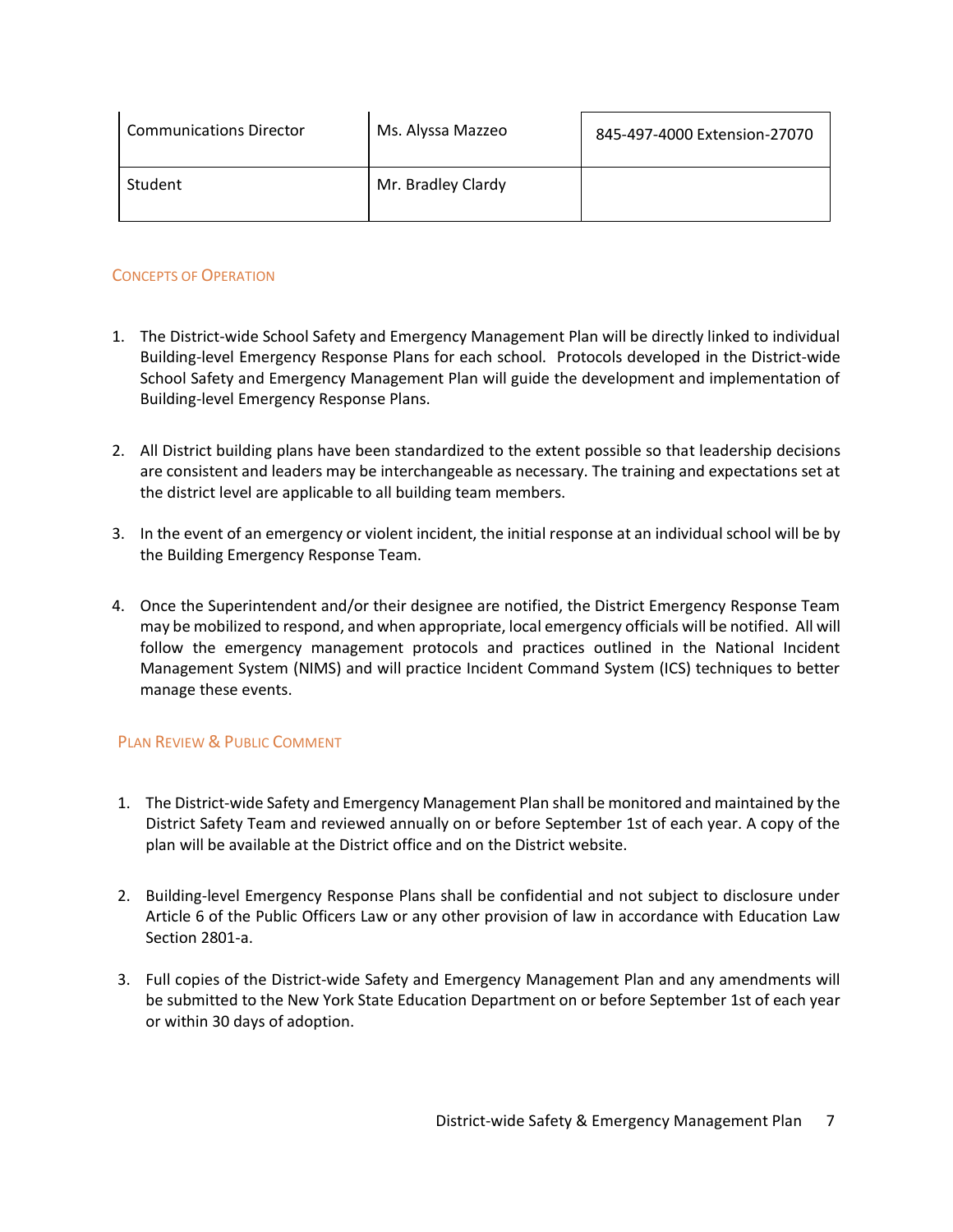- 4. The Board of Education must formally adopt the District-wide Plan pursuant to Commissioner's Regulation, Section 155.17(c)(xiii). This plan will be made available for public comment at least 30 days prior to its adoption.
- 5. Building-level Emergency Response Plans will be supplied to the New York State Police, County Police and all local police departments covering the District, by October 15<sup>th</sup> of each year or within 30 days of adoption.

SECTION II RISK REDUCTION/PREVENTION AND INTERVENTION

#### PREVENTION AND INTERVENTION STRATEGIES

 $\overline{a}$ 

The District utilizes a variety of intervention strategies to reduce risk and prevent critical incidents.

- 1. Any utilized school safety officers and other security personnel are trained annually with the assistance of one or more of the following collaborative relationships:
	- Emergency Responders
	- Regional BOCES
	- District Consultants
- 2. Training for school staff working in an incident control capacity may include:
	- a. Individual and group de-escalation techniques
	- b. Non-violent conflict resolution skills and
	- c. Peer mediation
- 3. The District may provide de-escalation techniques and nonviolent conflict resolution training to other staff annually. Each building hassome staff trained in nonviolent conflict resolution.
- 4. Training may be available during staff development sessions, on conference days and via on-demand web-based training modules.
- 5. Procedures relating to building security including utilization of staff and security equipment are as follows:<sup>12</sup>
	- 1. All authorized staff members are expected to carry their classroom/office keys/swipe cards at all times.
	- 2. All staff members are expected to wear District-issued photo identification badges.
	- 3. After the designated start time of the school day, each school will be appropriately secured.
	- 4. All visitors must report to each building's designated single point of entry and sign in before proceeding further into the building.

 $12$  155.17(c)(1)(xi) policies and procedures relating to school building security, including, where appropriate, the use of school safety officers and/or security devices or procedures;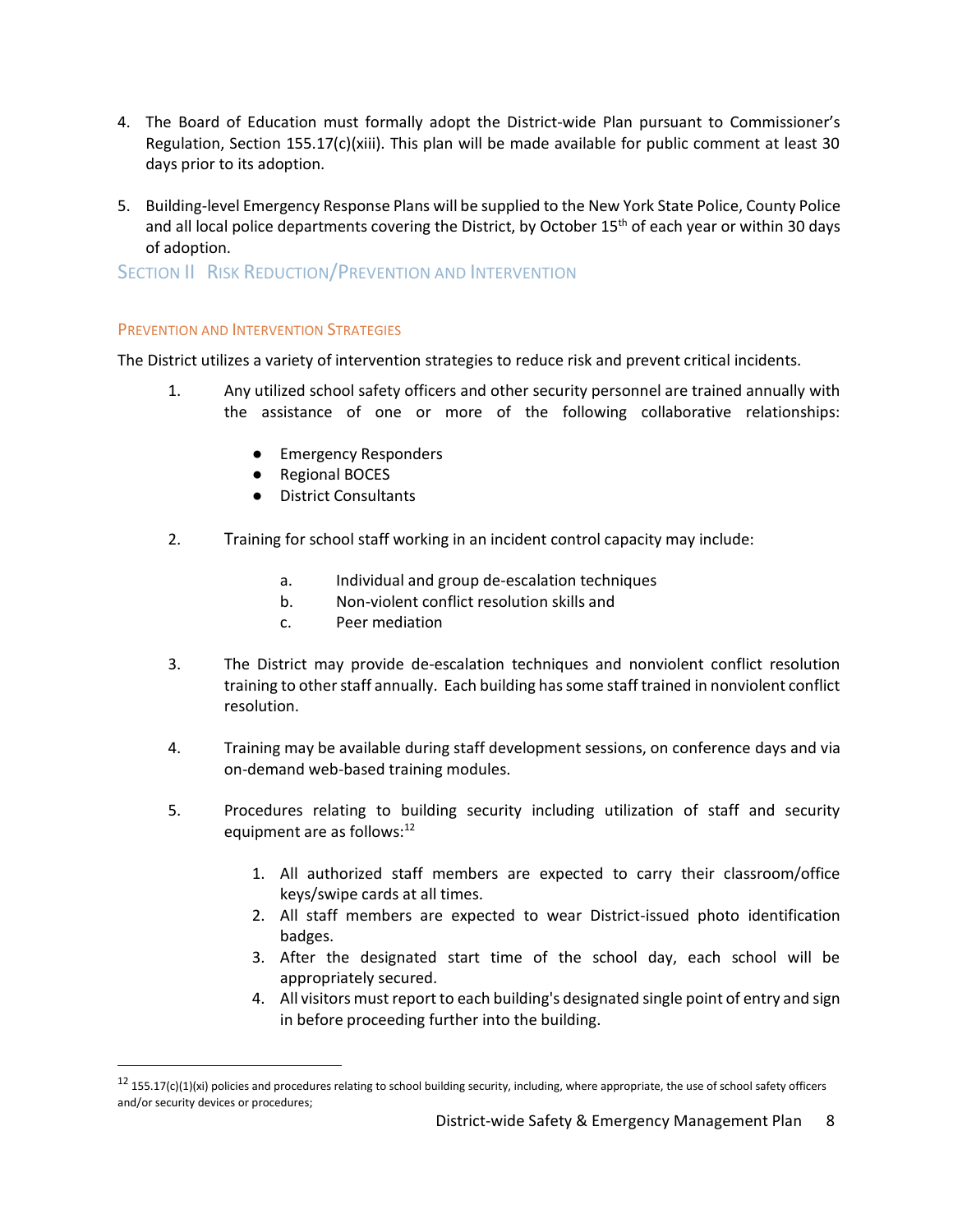5. All contractors assigned to work in any building must first be authorized by the Facilities Department to receive an identification badge, which must be visible at all times when workers are on school property. All deliverables and delivery personnel must first be authorized by the Facilities Department, prior to delivery. An exception for regular food service delivers may be made after the vendor has been authorized for the school year.

The District continually investigates other security measures and conducts staff development training to ensure schools are as safe as possible. Security measures include:

- a. Security personnel
- b. Surveillance cameras
- c. Door-lock (buzzer) entry systems
- d. Portable Radios
- e. Alarm Systems
- f. Keypad or swipe entry systems
- g. Single or limited points of entry

#### IMPROVING COMMUNICATION WITH STUDENTS

 $\overline{a}$ 

Each of the schools within the district provides a wealth of school safety-related initiatives. These programs may include peer mediation, bullying prevention, conflict resolution, socialskills development, managing emotions and components of character education. Students are involved in a wide variety of safety activities through both their classes as well as through work with school counselors, social workers, and school psychologists.

Each building has established a mechanism for the anonymous reporting of school violence and harassment and has communicated this to students and parents.<sup>13</sup>

The school district's Code of Conduct is accessible to parents and students and reviewed with all students in the beginning of the school year. During the review with students, bullying, discrimination, harassment and violations of the Code of Conduct, along with consequences are discussed.

All staff members are trained in recognizing and effectively dealing with these behaviors, as outlined in the Code of Conduct.

In addition, each school has a wide range of programs and supports that impact school safety. These may include offering a variety of clubs, classroom lessons, small group lessons and/or individual counseling sessions, school-wide meetings, morning meetings in classrooms, assemblies, mindfulness rooms, yoga and movement breaks, and a variety of wellness opportunities.

 $13$  155.17(c)(1)(xvi) strategies for improving communication among students and between students and staff and reporting of potentially violent incidents, such as the establishment of youth- run programs, peer mediation, conflict resolution, creating a forum or designating a mentor for students concerned with bullying or violence and establishing anonymous reporting mechanisms for school violence;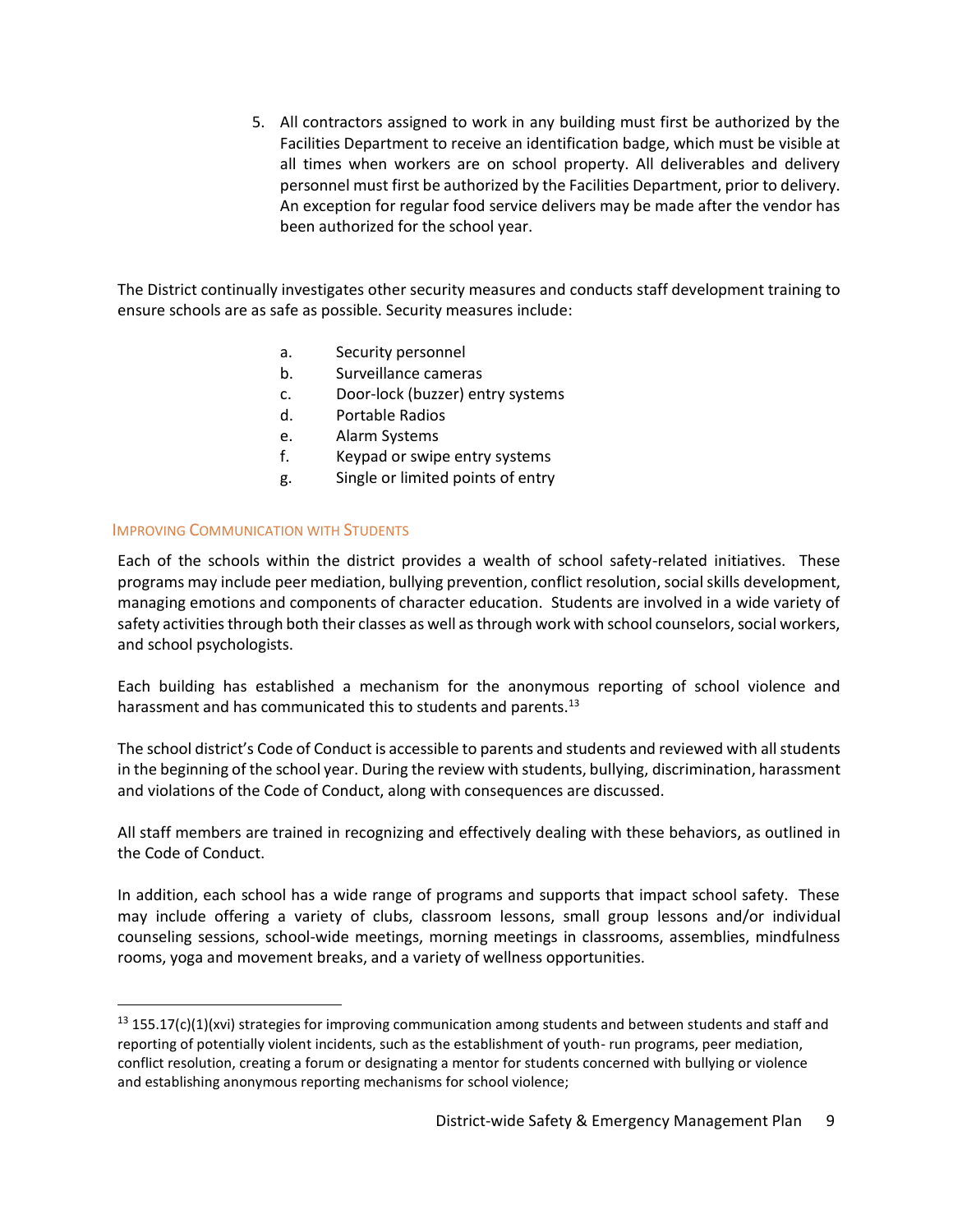#### REPORTING THREATS OR ACTS OF VIOLENCE

Students, staff, parents and others are informed annually about the importance of reporting threats or acts of violence and the procedures of reporting.

The District has developed a system for reporting threats and actual acts of violence. The procedure for reporting is as follows:

- Students are instructed to report threats and acts of violence to staff members.
- Each school has designated a reporting process, which can be done anonymously.
- Staff members are required to report all student referrals to the administration for investigation.
- Staff training programs meet S.A.V.E. requirements. Instruction on issues of school safety is provided to all employees each year.

#### TRAINING, DRILLS AND EXERCISES

# DRILLS AND EXERCISES: 14

 $\overline{a}$ 

The District will conduct emergency management drills and exercises annually including, but not limited to:

**EVACUATION AND LOCKDOWN DRILLS:** Evacuation and lockdown drills will be conducted during school days in each school within the District with staff and students twelve (12) times annually (September – June). The first eight (8) drills are conducted prior to December 31st of each school year. Eight of all such drills shall be evacuation drills. Four of all such required drills shall be lockdown drills. The appropriate Fire Department may, upon mutual agreement with the District, participate in some or all of the drills and offer feedback regarding effective building evacuation in the event of a fire. The appropriate Police Department may upon mutual agreement with the District, participate in some or all of the lockdowns drills and offer feedback regarding the effectiveness of these drills. Drills shall be conducted at different times of the school day with at least one of the eight required evacuation drills occurring during a mass gathering events such as lunch or assemblies.

 $14$  155.17(c)(1)(xiv) procedures for review and the conduct of drills and other exercises to test components of the emergency response plan, including the use of tabletop exercises, in coordination with local and county emergency responders and preparedness officials;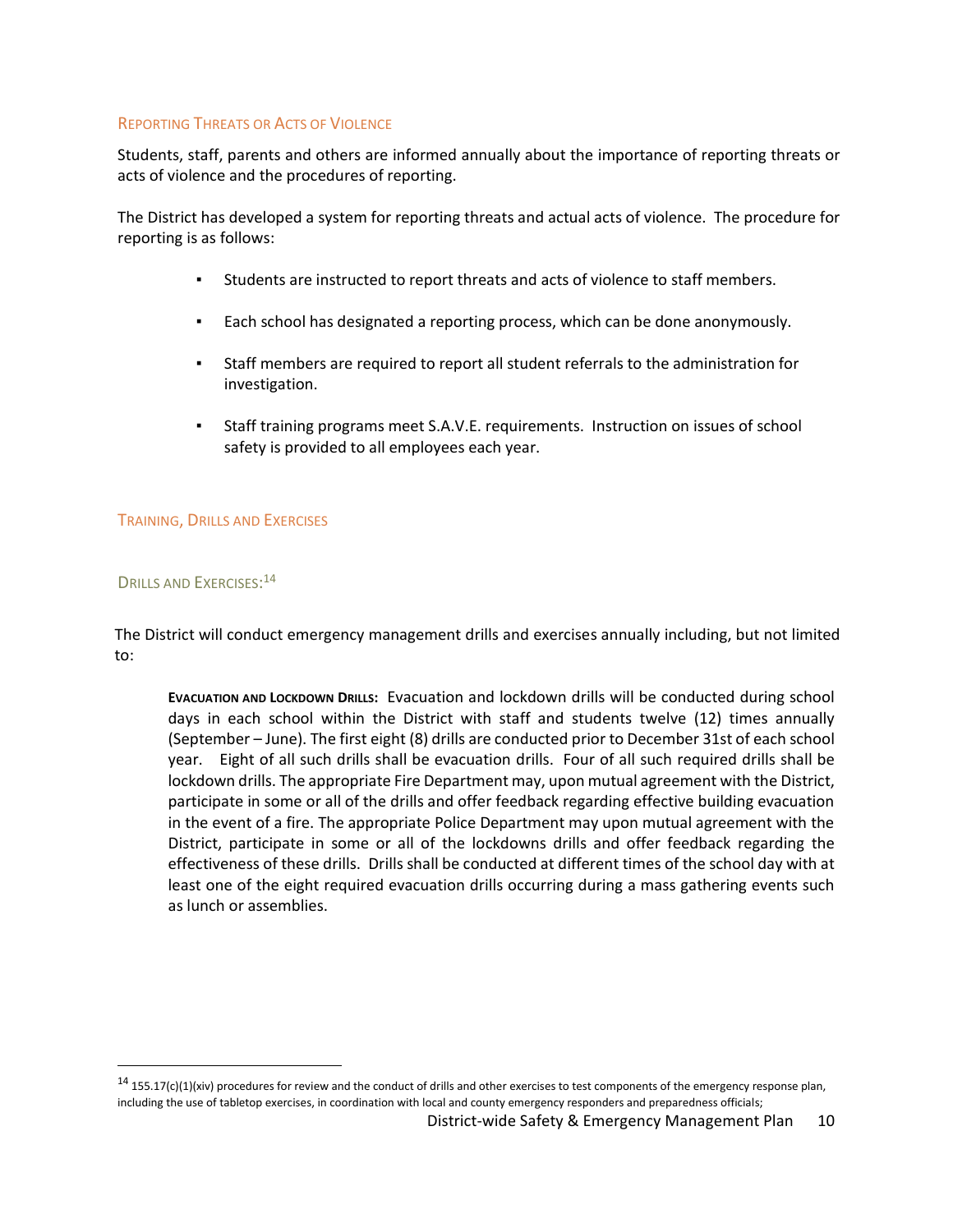**EARLY DISMISSAL DRILL <sup>15</sup>:** The District will conduct an Early Dismissal drill annually wherein students are dismissed early from each school. Parents will be notified of these drills well in advance. Transportation Officials and District staff may also take place in conducting and evaluation of this drill.

**SHELTER-IN-PLACE DRILLS:** Each school in the District will conduct at least one (1) Shelter-in-Place Drill annually utilizing Shelter-in-Place protocols. The appropriate Police Department may, upon mutual agreement with the District, participate in some or all of the drills and offer feedback regarding the effectiveness of these drills.

In addition to post-drill debriefings conducted by each building-level emergency response team, each building will complete a drill evaluation form that will be submitted to the district-wide safety team for periodic review.

Each Building-level Emergency Response Team and representatives of the District administration engage in tabletop exercises facilitated by the district's emergency management consultant. Emergency response agencies are encouraged to participate in these exercises. The district may opt to conduct functional exercises with emergency response agencies to involve staff, students and parents in realistic drills.

#### STAFF DEVELOPMENT TRAINING:

 $\overline{a}$ 

All general staff will receive training on District-wide procedures as well as specific procedures contained within their respective building-level emergency response plan. This training shall occur prior to September 15<sup>th</sup> of each school year or within 30 days of joining the district. This training will be conducted at a staff development day in August, online or a combination of both. 16

The District will provide advanced training for each Building-level Emergency Response Team (BERT) and District-wide Safety Team annually. The training will include practices and procedures to educate, evaluate, update and review all Emergency management protocols and procedures the teams perform including, but not limited to Lockdown, Lockout, Evacuation, Shelter-In-Place, Hold-in-Place and Early Dismissal. The District may involve local emergency responders to participate in this training.

Additional training may include but is not limited to:

- De-escalation training
- Warning signals for violence and mental health concerns
- Non-violent conflict resolution

 $15$  155.17(c)(2)(h) Fire and emergency drills. Each school district and board of cooperative educational services shall, at least once every school year, and where possible in cooperation with local county emergency preparedness plan officials, conduct one test of its emergency response procedures under each of its building-level emergency response plans, including sheltering, lock-down, or early dismissal, at a time not to occur more than 15 minutes earlier than the normal dismissal time.

<sup>&</sup>lt;sup>16</sup> 155.17(c)(1)(xiii) policies and procedures for annual multi-hazard school safety training for staff and students, provided that the district must certify to the commissioner that all staff have undergone annual training by September 15, 2016 and each subsequent September 15th thereafter on the building-level emergency response plan which must include components on violence prevention and mental health, provided further that new employees hired after the start of the school year shall receive such training within 30 days of hire or as part of the district's existing new hire training program, whichever is sooner;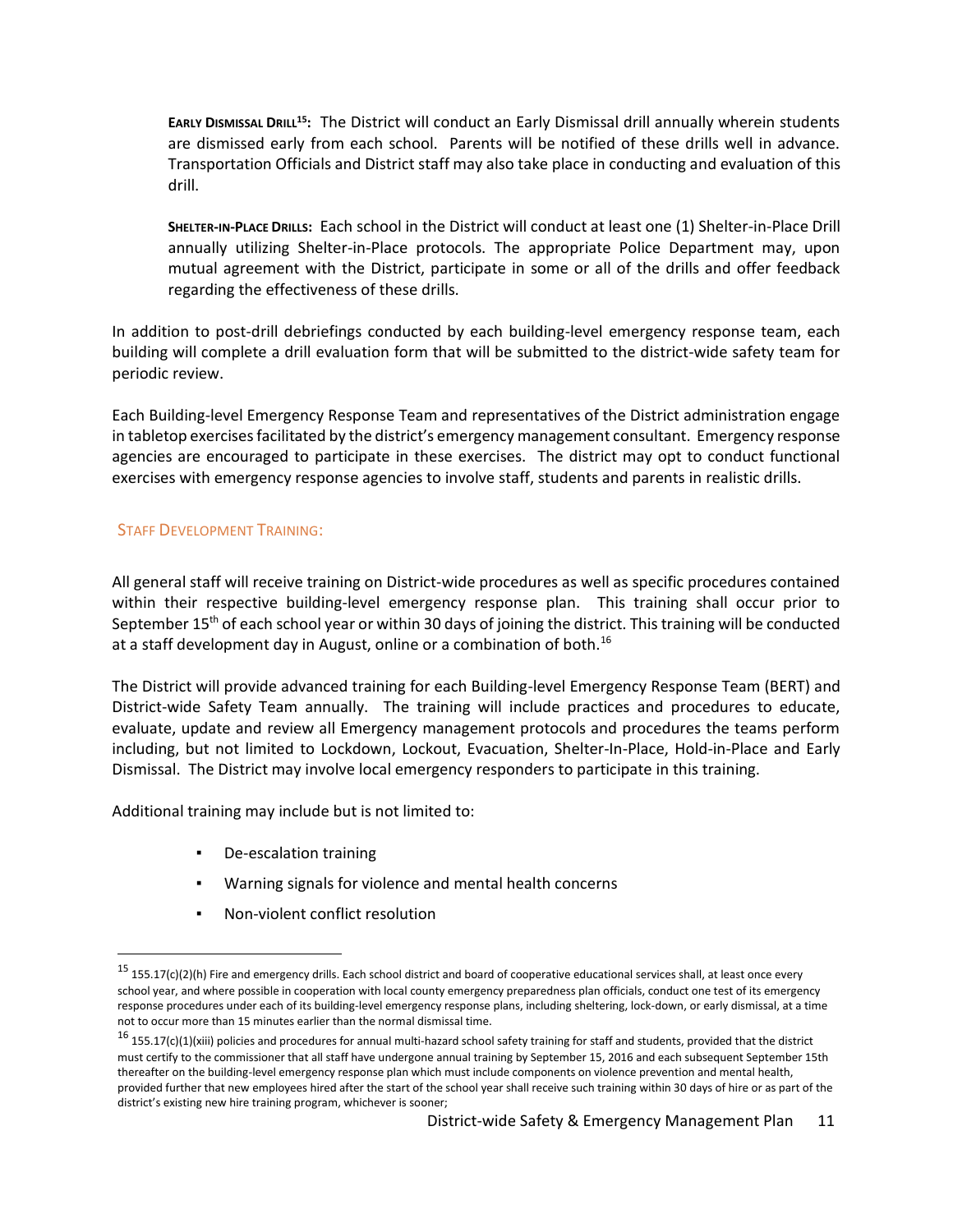#### PROACTIVE BUILDING SECURITY MEASURES

- 1. The District buildings use limited points of entry. All doors are locked. Signs are in place directing visitors to sign-in at the reception desk at each school. Main doors are controlled by remote "buzzer" entry during normal school hours.
- 2. All schools have greeters or office staff members just inside the entrance to each school in the District. These individuals ensure visitor sign-in procedures and help supervise building traffic flow. The building principals are responsible for supervision of the greeters and other staff.
- 3. Staff members are required to wear visible identification badges.
- 4. Visitors are required to sign in and wear visitor identification.
- 5. Visitor access is limited to specific areas of the school building.

#### **VITAL EDUCATIONAL INFORMATION**<sup>17</sup>

 $\overline{a}$ 

Information on each building's student and staff, transportation needs, and the telephone numbers of key officials are outlined in each Building-level Emergency Response Plan.

# EARLY DETECTION OF POTENTIALLY DANGEROUS BEHAVIOR<sup>18</sup>

This section contains the District policy and procedure for disseminating information regarding early detection of potentially dangerous behavior.

- 1. A "plain language" summary of the District's Code of Conduct is provided to all students in the District at the start of every school year to ensure that all students understand acceptable behavior in the school setting. The Code of Conduct delineates, among other behavior, lack of tolerance for harassment, discrimination, bullying and violence.
- 2. A "plain language" summary of the District's Code of Conduct is mailed or emailed to all parents/guardians of students in the District at the start of each school year, and is disseminated at the time of registration thereafter.

 $17$  155.17(c)(2)(h)(3)(i)Except in a school district in a city having a population of more than one million inhabitants, the chief executive officer of each educational agency located within a public school district shall provide to the superintendent of schools information about school population, number of staff, transportation needs and the business and home telephone numbers of key officials of such educational agencies.

 $18$  155.17(c)(1)(xii) policies and procedures for the dissemination of informative materials regarding the early detection of potentially violent behaviors, including but not limited to the identification of family, community and environmental factors to teachers, administrators, parents and other persons in parental relation to students of the school district or board, students and other persons deemed appropriate to receive such information;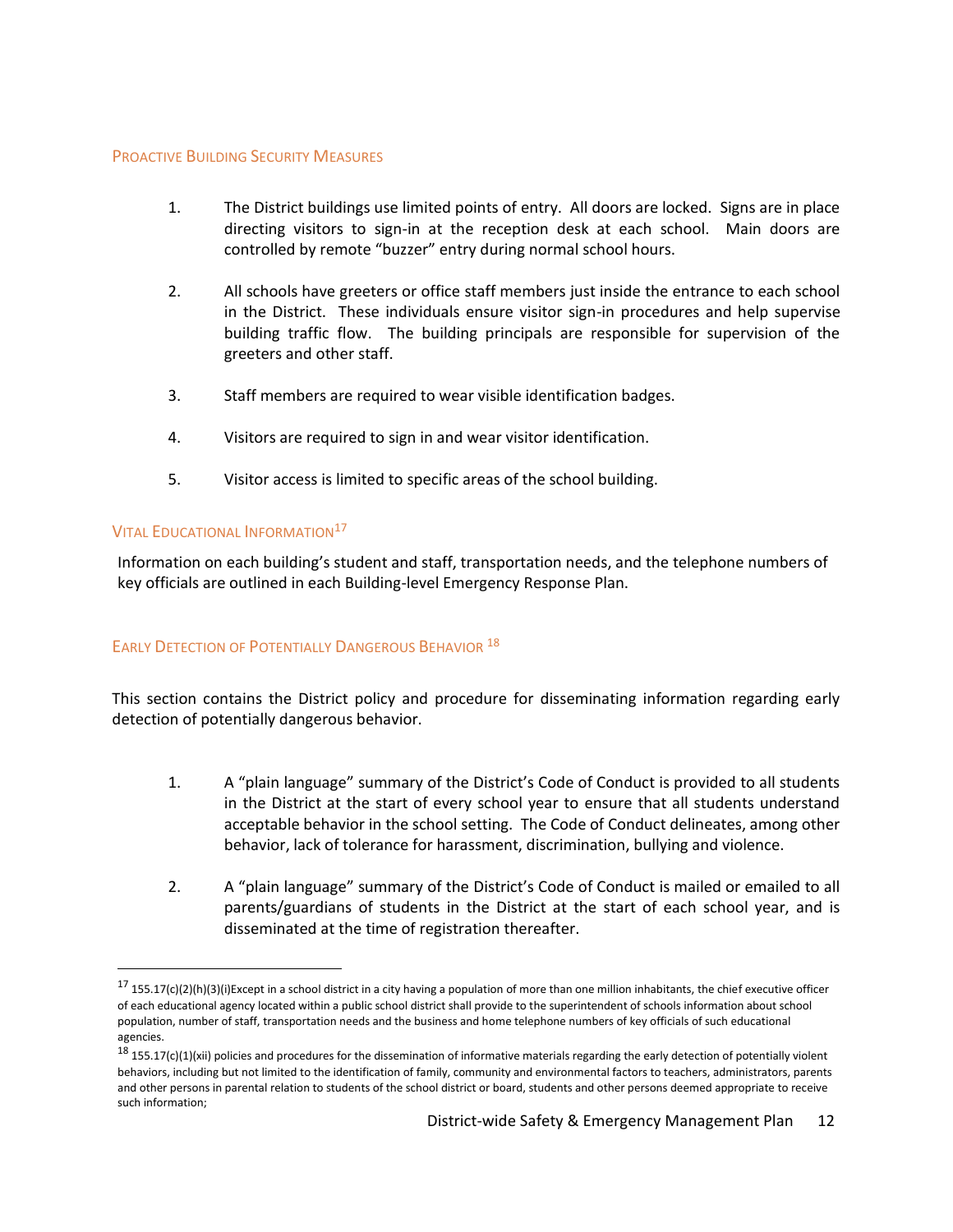- 3. All new employees will be provided with a copy of the Code of Conduct at the time of hire. All teachers and other staff members will be provided with a copy of the Code of Conduct annually.
- 4. Efforts are made on the building level in each of the District's schools to identify, prevent, and resolve potentially dangerous behavior at the earliest possible stage. Teams meet regularly in each building in order to work with classroom staff in identifying and preventing potentially dangerous behavior. School counselors, school psychologists, school social workers, nurses, outside agencies (when appropriate), administrators, teachers, parents/guardians and students may be involved in this process.
- 5. District students at all grade levels participate in instruction guided by evidence-based violence prevention/intervention programs*.* Elements of these programs support students in identifying potentially violent or problematic situations with peers and in developing strategies to address these such as reporting to an adult.
- 6. Secondary health curricula incorporate information regarding emotional health, the impact of drugs and alcohol on an individual's behavior, and on responsible decisionmaking.
- 7. Each of the District's school psychologists/social workers may facilitate counseling groups for identified students around issues related to poor social skills development, managing emotions, and good decision-making.
- 8. Certified and noncertified staff members working with students who have been identified by the Committee on Special Education as being at-risk for engaging in violent behaviors receive annual training in crisis prevention and intervention.
- 9. The District may work in collaboration with building-level and District-wide PTAs to offer parents/guardians information regarding early-warning signs of potentially dangerous and/or violent behavior, as well as a forum to discuss specific parental concerns.

#### POLICE AGENCIES

The District buildings fall within the jurisdiction of the following police departments:

| Agency                             | <b>Phone Number</b> |
|------------------------------------|---------------------|
| Washingtonville Police Department  | 845-496-9123        |
| <b>Blooming Grove Police</b>       | 845-496-9161        |
| New Windsor Police                 | 845-565-7000        |
| Orange County Sheriff's Department | 845-291-4033        |
| New York State Police              | 845-344-5300        |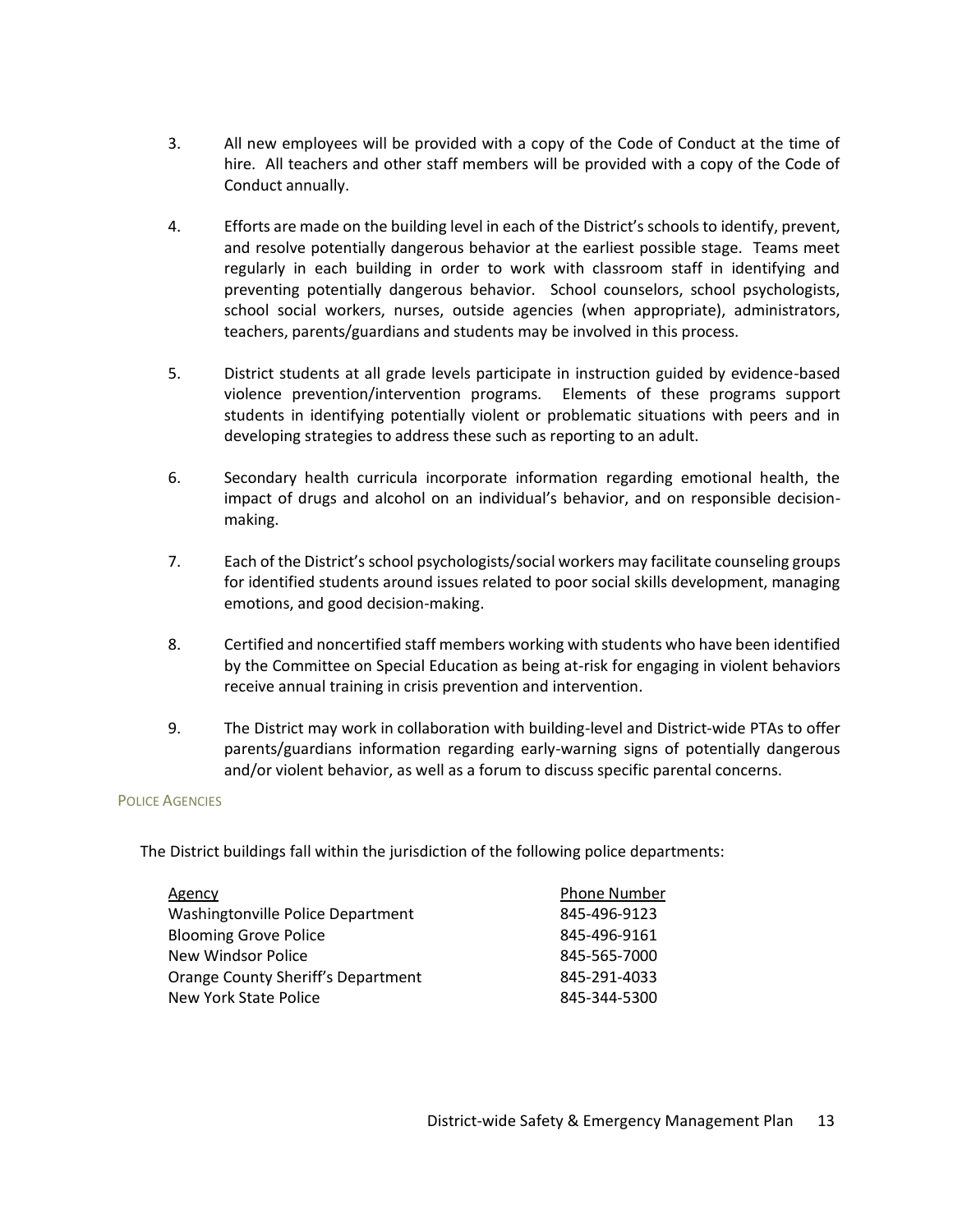#### HAZARD IDENTIFICATION

IDENTIFICATION OF POTENTIALLY DANGEROUS OR HAZARDOUS SITES:

Each school will identify and locate areas of potential emergencies in and around its building. The Director of Facilities and building custodians will locate these sites.

- 1. These sites are to include electrical, gas, heating, ventilation, water supply and sewage systems locations and shut-off valves. Local fire department personnel have and will continue to participate in these efforts.
- 2. These sites of potential emergencies will be listed in each Building-level Emergency Response Plan supplied to police, fire, emergency management services, and District personnel.
- 3. Potentially dangerous sites indicated below that are contained within school property and under the jurisdiction of the school district, will be checked regularly and inspected by building safety personnel on a regular schedule, at least annually. They include but are not limited to:
	- Electrical panels/shut-off
	- Gas lines/shut-off
	- Gas appliances
	- Heating plant
	- Sewage system
	- Structural failure
	- HVAC
	- Water supply/shut-off
	- Chemical storage and cleaning supplies
	- Paper supply storage
	- Industrial arts room
	- Science rooms and labs
	- Isolated areas near the school
	- Nearby aqueduct, streams, ponds, rivers (flooding)
	- Steep areas near school
	- Unprotected exterior gas/electric, air conditioning supplies or equipment
	- Playground equipment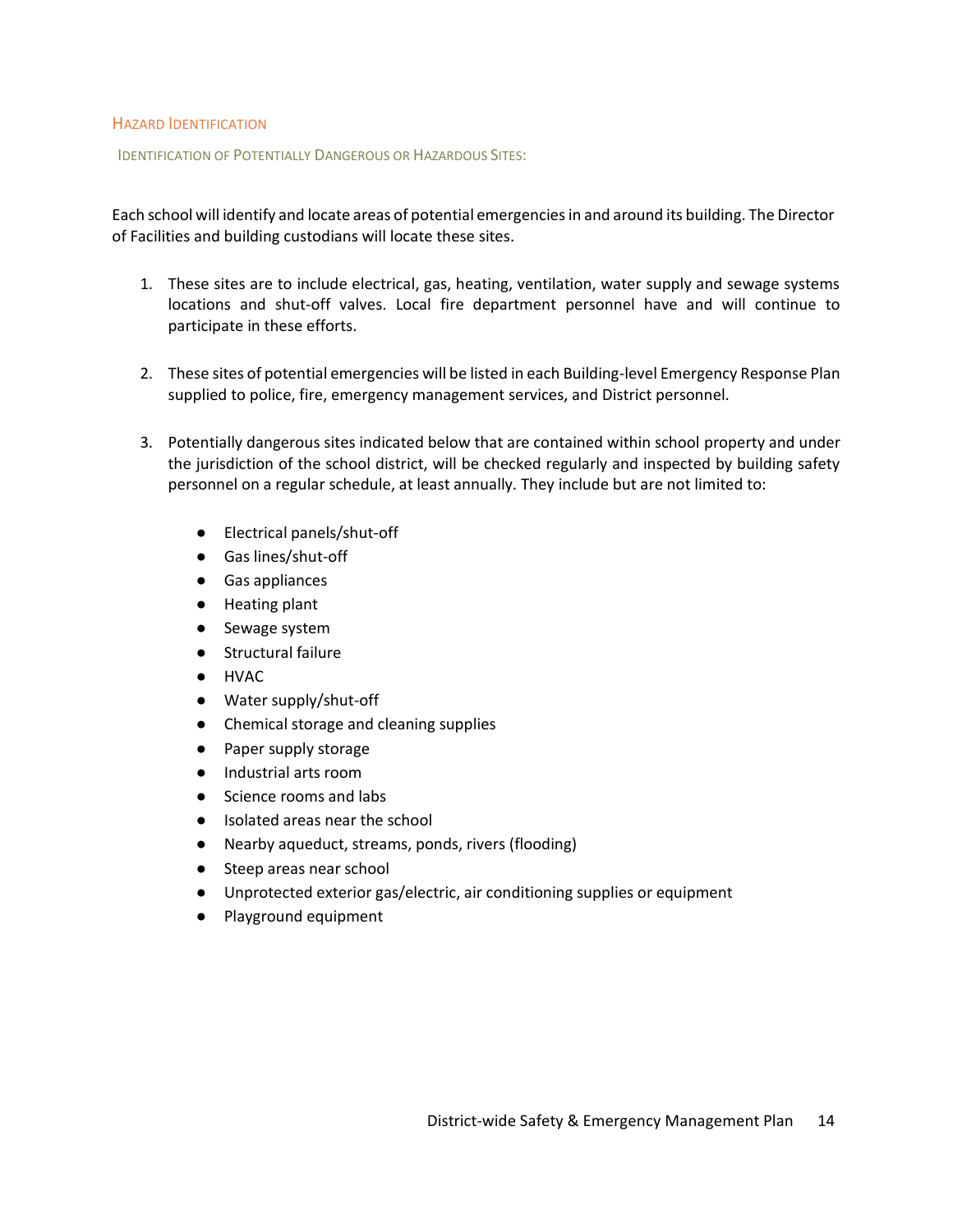#### SCHOOL SAFETY PERSONNEL ALLOCATIONS, HIRING, DUTIES, AND TRAINING<sup>19</sup>

**ALLOCATIONS** 

- A. At the elementary and middle school level, there is a single point of entry for visitors at each building and visitors to the school must be buzzed into the building, sign in and receive an identification badge issued by a safety greeter. Staff in the building all wear district-produced identification badges which must be worn at all times. Staff is trained to report to the main office any person they observe who is not wearing a badge.
- B. At the high school level, there is a single point of entry for visitors, which is staffed during normal school hours by one of several staff members or safety personnel assigned to the High School. Visitors to the school must be buzzed into the building, sign in and receive an identification badge issued by a safety greeter. Staff in the building all wear district-produced identification badges, which must be worn at all times. In addition, safety personnel are assigned to areas throughout the building.

#### **HIRING**

The interviewing and hiring of safety personnel follows the district's practices for hiring of new staff. All new staff employed by the District must be fingerprinted in order to be employed.

#### DUTIES AND TRAINING

#### **Greeters**

- contracted personnel at each elementary and middle school
- buildings are staffed during regular school hours
- primarily responsible for enforcement of the visitor protocols
- perform perimeter patrols
- detection of hazards
- deter and report unlawful activity
- provide escorts for parents and students when needed
- members of building-level emergency response teams

#### **Secondary School Monitors**

- staffed at select elementary, both middle schools and high school
- actively monitor the building and support the staff with student safety and traffic
- provide student supervision
- check that school procedures are being adhered to
- guide the arrival and dismissal processes
- escort students if needed

 $19$  155.17(c)(1)(xvii) a description of the duties of hall monitors and any other school safety personnel, the training required of all personnel acting in a school security capacity, and the hiring and screening process for all personnel acting in a school security capacity;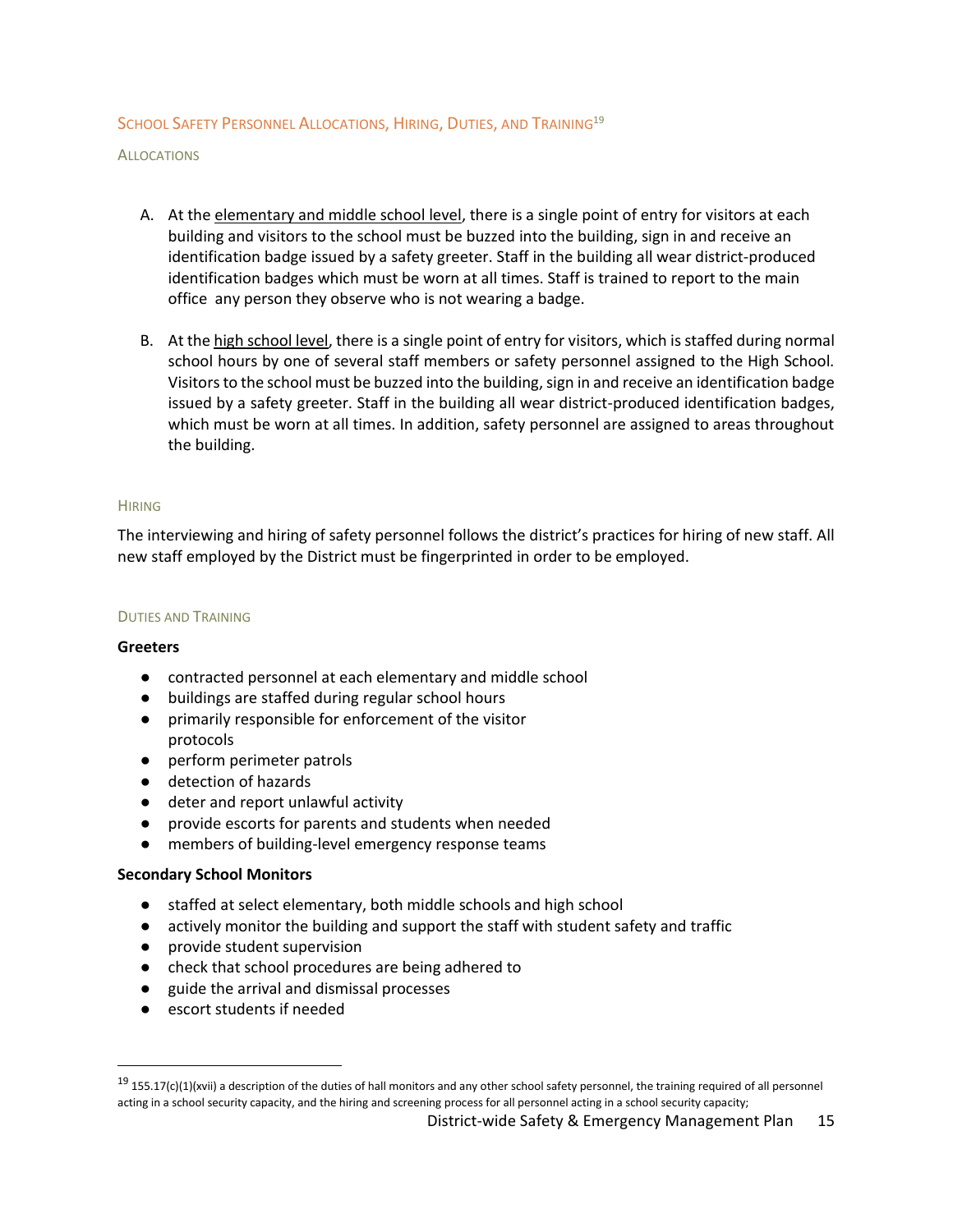#### **School Security Monitors**

- former military or law enforcement
- staffed during regular school hours at the high school as well as for special events in the evening and on weekends
- enforce our visitor policy as well as actively monitor the building and support the staff with student safety and traffic

#### **Required training includes:**

- School violence prevention and intervention training
- Site-specific training including review of all manuals (e.g., school district policies, Code of Conduct, District-wide School Safety Plan, School Handbook, etc.).
- Right-to-know training
- Blood borne pathogen training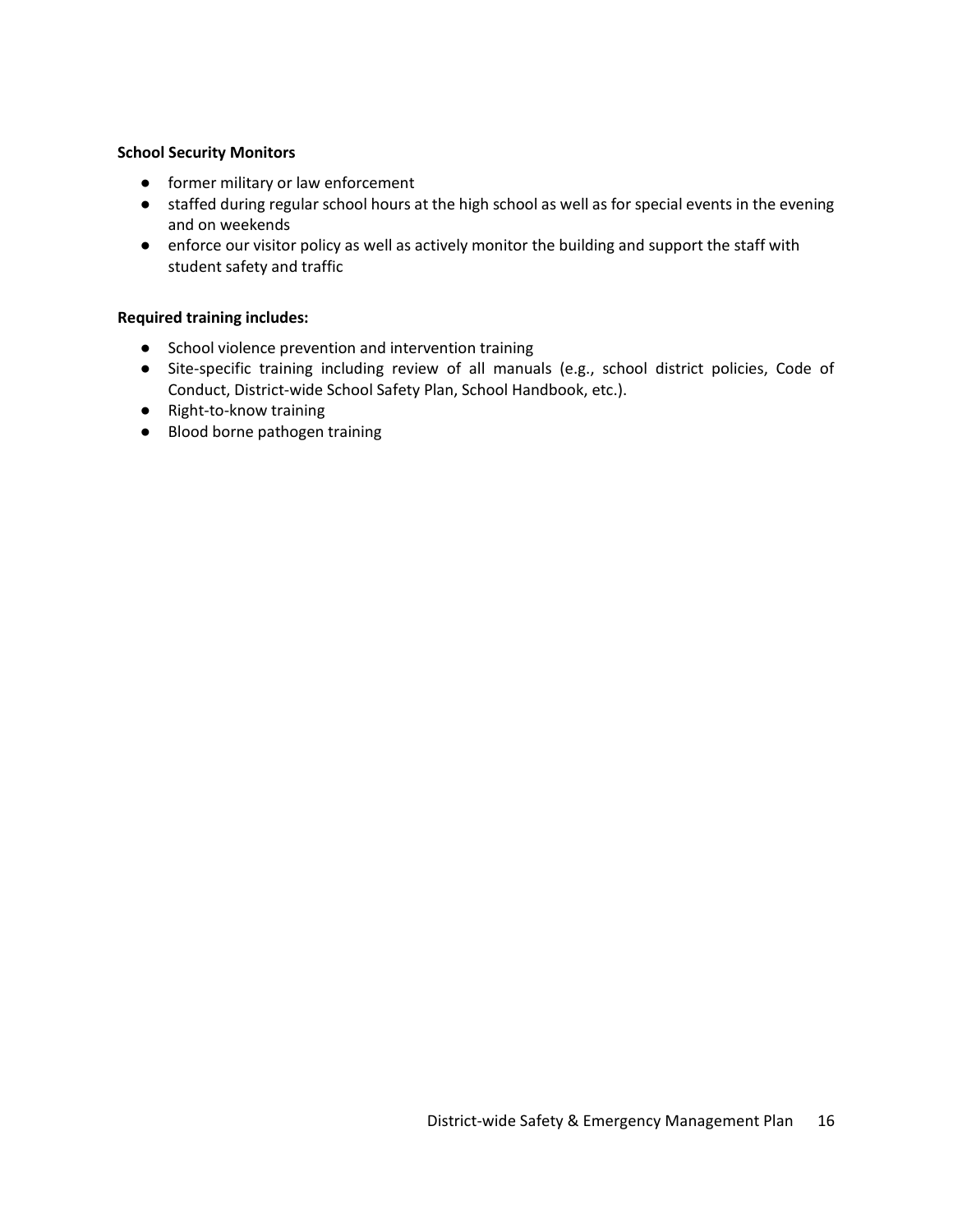# SECTION III RESPONSE

#### NOTIFICATION AND ACTIVATION - INTERNAL AND EXTERNAL COMMUNICATIONS

#### INTERNAL

After receiving the information from the Incident Commander at the scene, an email will be sent from the Superintendent's office to all administrators and administrative offices alerting them to the nature and status of any incident in the district. The mass communication system may be used to provide information as deemed appropriate by the Incident Commander. Portable radios will also be used when possible.

#### **EXTERNAL**

Anyone with knowledge of an emergency event is encouraged to immediately call 911.

The District's mass communication system will be used to provide information to parents/guardians and emergency contacts. The District website may also be used to provide updated information throughout an incident as deemed appropriate by the Incident Commander. Schools may also use their websites, groups, and hotlines for announcements or updates as directed by the Incident Commander.

When an emergency requires notification of staff, the Superintendent or his designee will provide updated information to parents and students through the emergency notification system. Additional information may also be found on the District's website: https://www.ws.k12.ny.us/

During an emergency, all contact with the media will be handled either by the Superintendent or their designee. The media and public will be informed and updated as soon as practicable on all developments in statements released by the Superintendent or their designee. Students, staff and parents should refer all questions and requests for information to the Superintendent in order to assure the release of factual and current information. The Superintendent may refer such requests to the Public Information Officer for response.

By definition, emergency events are unforeseen and unpredictable. The safety of students and staff is the primary focus of all activities surrounding an emergency event. Every effort will be made to contact parents and the general public once the situation has stabilized.

#### SITUATIONAL RESPONSES

#### MULTI-HAZARD RESPONSE

In the event of an emergency, a Command Center will be set up at a safe location in collaboration with emergency responders. Each building has specific plansfor dealing with a wide range of hazards. Specific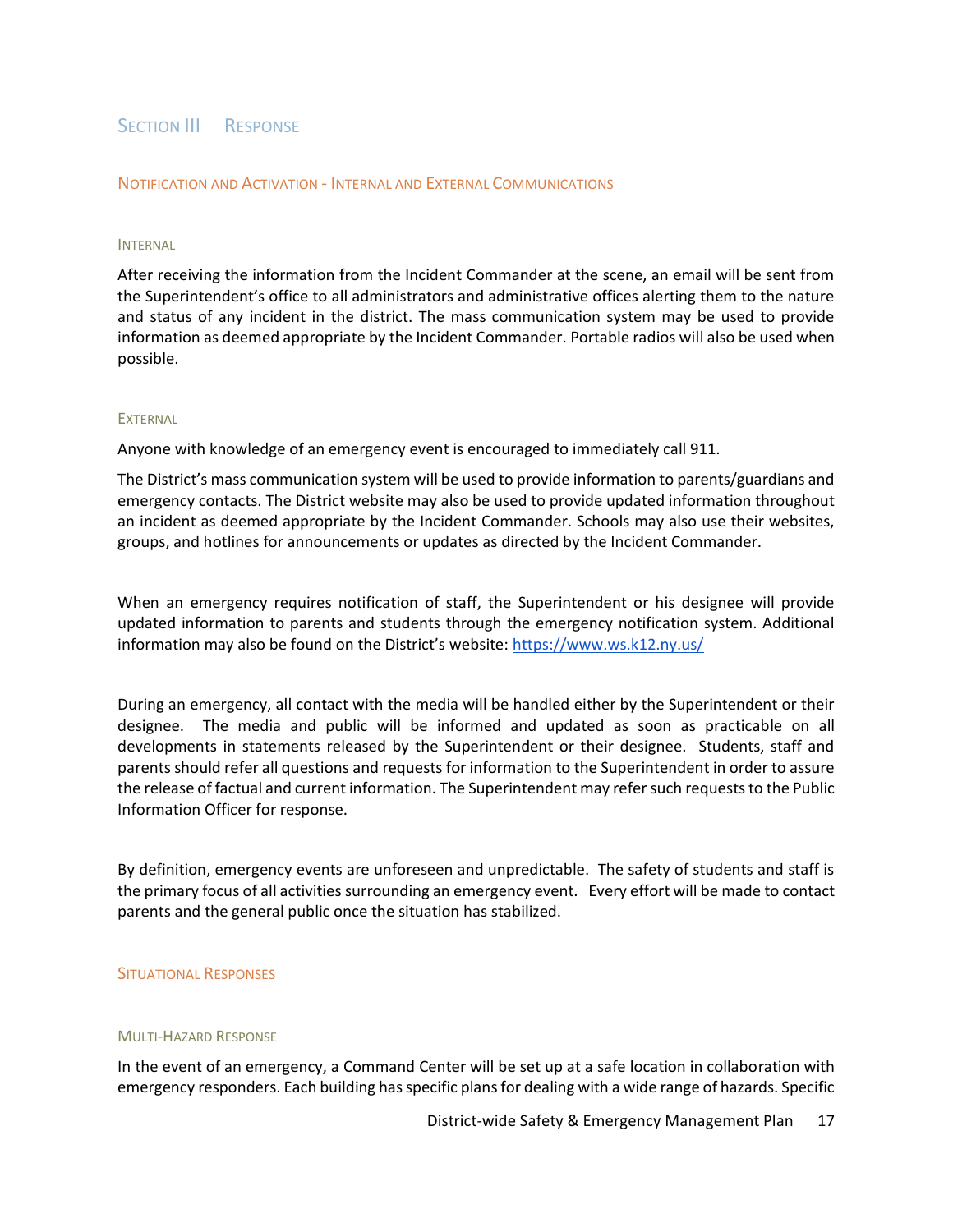response procedures are sensitive in nature and therefore are contained within each confidential building-level emergency response plan.

In each emergency, the building's administrator will contact the District office for assistance. The District office will provide support as appropriate and deemed necessary by the Incident Commander on the scene (i.e. sending additional mental health resources). The Superintendent or their designee will be the sole contact person for releasing information to the media and for communicating the status of the emergency with other District schools, out-of-district schools, private schools, and outside agencies.

#### RESPONSE PROTOCOLS

#### SCHOOL CANCELLATION

- The Superintendent or their designee will monitor any situation that may warrant a school cancellation and will make the determination to do so.
- The Public Information Officer will activate use of the District's mass communication system.
- The Public Information Officer will contact the local media, post the information on the website and social media sites utilized by the District.

#### EARLY DISMISSAL

- The Superintendent or their designee will monitor any situation that may warrant an early dismissal and will make the determination to do so.
- The Operations Chief will designate people to arrange transportation for students.
- The Public Information Officer will activate use of the District's mass communication system.
- The Public Information Officer will contact the local media, post the information on the website and social media sites utilized by the District.
- The Liaison Officer will notify each of the building principals.

#### **EVACUATION**

- The Superintendent or their designee will determine the level of the threat.
- The Operations Chief will contact the transportation supervisor to arrange transportation. They will also arrange for student-parent reunification.
- The Safety Officer will clear all evacuation routes and sites prior to evacuation
- Principal(s) will evacuate all staff and students to prearranged evacuation sites as outlined in building plans. They will report to the superintendent or their designee any missing staff or students.

#### SHELTERING SITES (INTERNAL AND EXTERNAL)

- The Superintendent or their designee will determine the level of the threat and communicate with building principal(s) who are affected by the emergency.
- Principal(s) will move all staff and students to pre-arranged sheltering sites as outlined in building plans. They will report to the any missing staff or students.
- The Logistics Chief will make appropriate arrangements for human needs in the event of a longterm situation.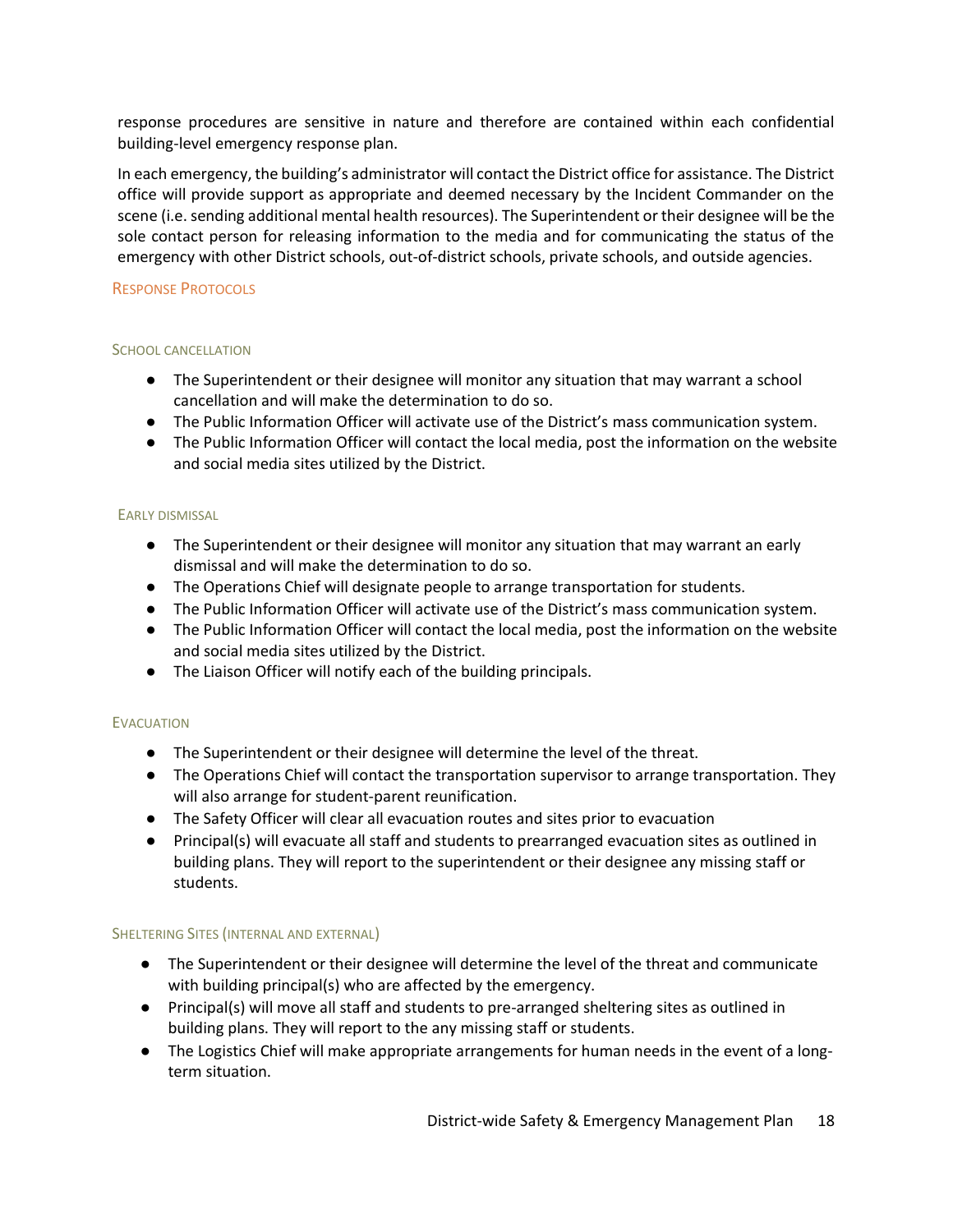#### PROTOCOLS FOR RESPONDING TO BOMB THREATS, HOSTAGE-TAKINGS, INTRUDERS, ABDUCTION, AND OTHER **EMERGENCY SITUATIONS<sup>20</sup>**

The District has procedures and provides training for emergencies. Specific response steps are confidential and contained within each Building-level Emergency Response Plan. Emergencies include but are not limited to the following situations.

- Abduction
- Armed Intruders / Active Shooters
- Bomb Threats
- Early or Alternate Emergency Dismissal
- **Explosions**
- Fires

 $\ddot{\phantom{a}}$ 

- Hazardous Material Incident
- Homeland Security Threats
- Hostage Situations
- Severe Weather
- Student-Made Threats
- Suicidal Students
- Suspicious Package Protocol
- Suspicious Persons

# RESPONSES TO IMPLIED OR DIRECT THREATS OF VIOLENCE<sup>21</sup>

- 1. Students are required to inform school staff about any direct or indirect threat of violence or actual act of violence to themselves, others or school property.
- 2. Staff members are required to immediately inform the Principal or their designee of any direct or implied threat of violence or actual act of violence by students, teachers, other school personnel and visitors to the school, including threats by students against themselves, which shall include suicide. The Principal or their designee decides whether to utilize the building's trained clinician(s) in an effort to de-escalate or defuse the situation.

 $^{20}$  155.17(c)(1)(xv) the identification of appropriate responses to emergencies, including protocols for responding to bomb threats, hostagetakings, intrusions and kidnappings;

 $^{21}$  155.17(c)(1)(i)policies and procedures for responding to implied or direct threats of violence by students, teachers, other school personnel and visitors to the school, including threats by students against themselves, which for the purposes of this subdivision shall include suicide;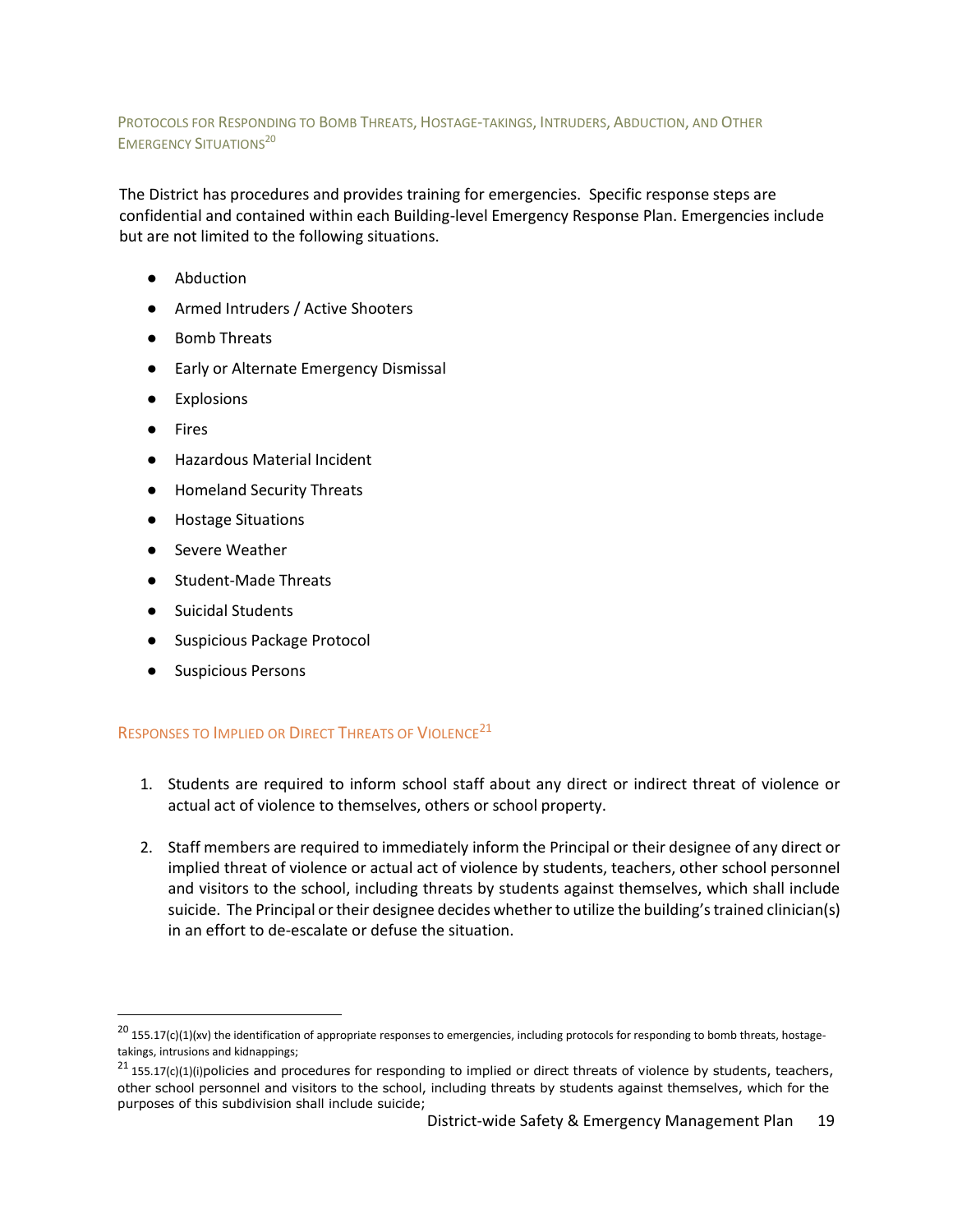- 3. The district disseminates educational material, including but not limited to emails and formal brochure, encouraging parents and visitors to tell school staff about any direct or implied threat of violence or actual acts of violence by students, teachers, other school personnel and visitors to the school, including threats by students against themselves.
- 4. After considering the specificity/generality of the threat or severity of the violent act, the Principal or their designee will determine whether to immediately contact the Superintendent of Schools or the Assistant Superintendent to advise them of the threat, obtain assistance to determine the severity of the threat or report the violent act. The Principal will have the discretion to report minor incidents to the Superintendent verbally and/or in memorandum form after the situation has been resolved.
- 5. Each building has the availability of a Threat Assessment Team. This is a multi-disciplinary team that uses a nationally recognized evidence-based model to evaluate threats and implement the necessary mitigation steps to help prevent a threat from escalation to an act of violence.
- 6. The building administrator will investigate reported threats of violence and will make the determination of disciplinary measure consistent with the District's Code of Conduct. Chronic offenders may require a behavior plan or contract, close monitoring, and/or police involvement.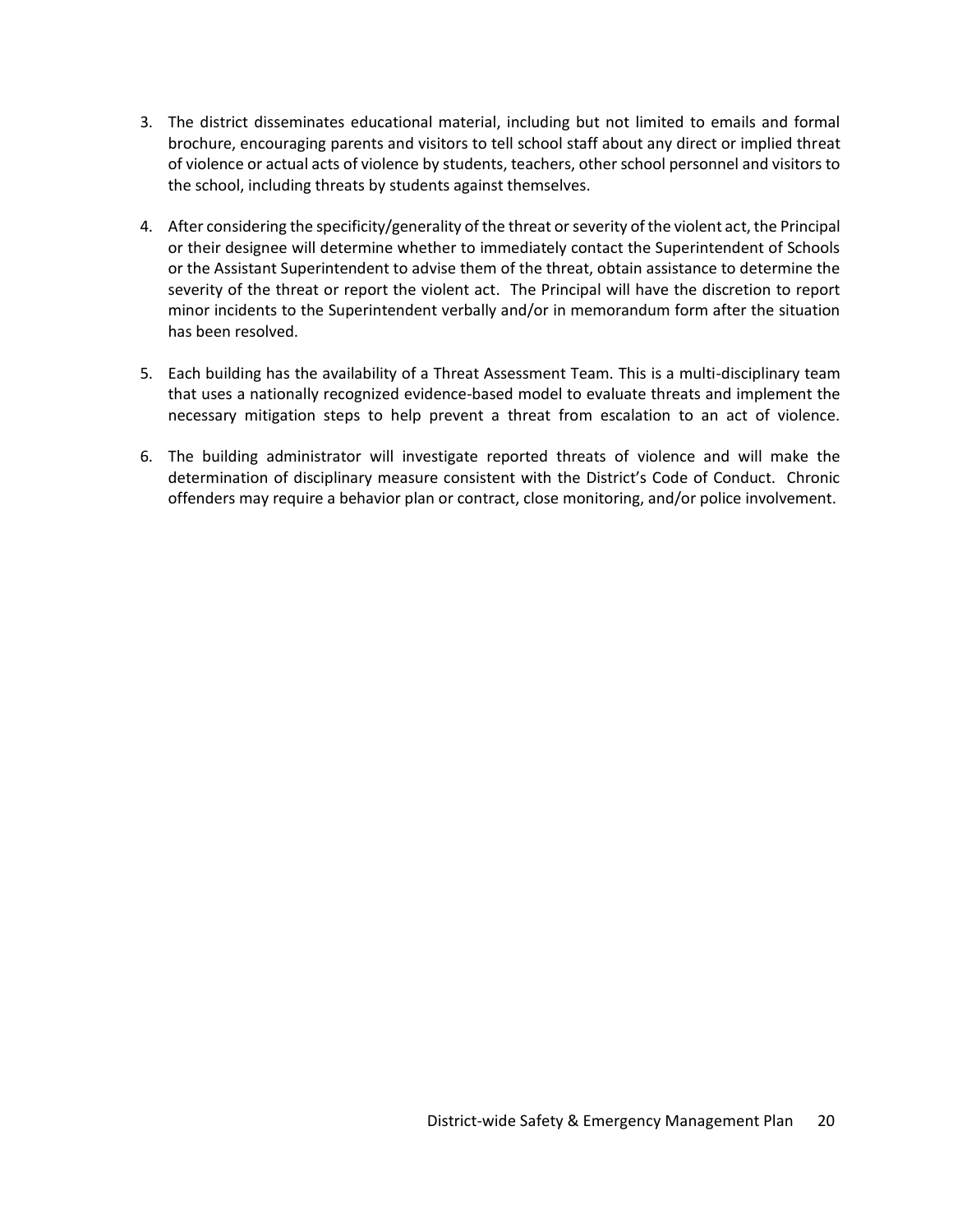#### RESPONSES TO ACTS OF VIOLENCE<sup>22</sup>

- 1. The Principal or their designee will determine whether to contact law enforcement personnel. **Threats or actions placing students, staff and others in imminent danger require an immediate LOCKDOWN protocol followed by a call to the police and the District Superintendent (if safe to do so)**. Violent offenses defined in the S.A.V.E. regulations will also require the involvement of the police.
- 2. The Principal, and/ortheir designee then determine the appropriateness of directing the Buildinglevel Emergency Response Team to be activated.
- 3. The Building-level Emergency Response Team (BERT) consisting of trained staff and school personnel may assist with an Evacuation, Lockout, Shelter-in-Place, Hold-in-Place, or Early Dismissal and will follow the appropriate protocol (see appendices for further information). The Incident Command System (ICS) under the National Incident Management System (NIMS) should be followed as closely as possible to ensure good coordination between the building-level teams, District leadership, and responding agencies.
- 4. If the threat of violence or danger is imminent, a Lockdown may be utilized. A Lockdown is time sensitive and therefore may be requested by any school staff member based on the incident and timely need for the Lockdown. During the Lockdown, all school staff, students, and visitors (including all BERT members) are required to Lockdown in the nearest lockable space and await further instruction, or in some situations, evacuate the campus.
- 5. Procedures for contacting parents, guardians and persons in parental relation to students in the event of a violent incident or early dismissal are detailed in each building-level emergency plan. The use of the District's mass communication system is typically utilized.
- 6. Aggressively dangerous and violent students, staff or visitors shall be managed as outlined by the procedures detailed in the district Code of Conduct.
- 7. The building administrator will investigate reported threats of violence and will make the determination of disciplinary measure consistent with the District's Code of Conduct. Chronic offenders may require a behavior plan or contract, close monitoring, and/or police involvement
- 8. School administrators must keep records of serious threats and acts of violence and report them annually to the state.
- 9. Prompt contact with appropriate law enforcement officials is essential in the event of a violent incident. These relationships have been established by participation of local response officials on Building-Level Emergency Response Teams. These individuals and appropriate means of contact are documented in each Building-Level Emergency Response Plan.<sup>23</sup>
- 10. The district has a zero-tolerance policy for acts of school violence.

 $\ddot{\phantom{a}}$ 

 $^{22}$  155.17(c)(1)(ii) policies and procedures for responding to acts of violence by students, teachers, other school personnel and visitors to the school, including consideration of zero-tolerance policies for school violence;

 $^{23}$  155.17(c)(1)(iv) policies and procedures for contacting the appropriate law enforcement officials in the event of a violent incident;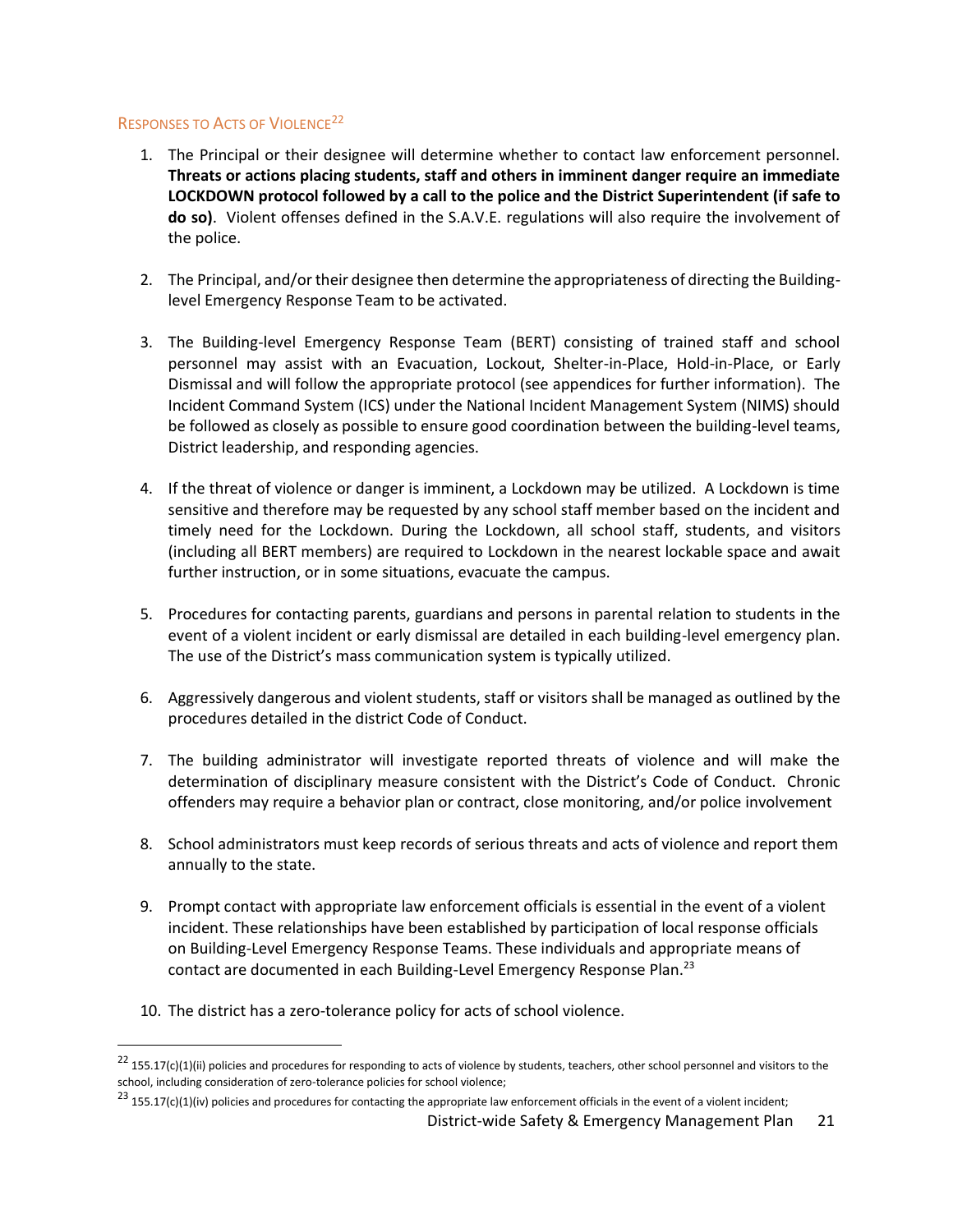# IDENTIFICATION OF DISTRICT RESOURCES WHICH MAY BE AVAILABLE FOR USE DURING AN EMERGENCY<sup>24</sup>

District resources are available in each building and stored in a central location. Each building will designate a Command Post. The list, which is not meant to be inclusive, requires the following items:

- Copy of District-Wide School Safety Plan
- Building-level Emergency Plan
- Quick reference Emergency Management Procedures
- List of emergency telephone numbers
- Building floor plans
- Telephones
- Radio communications
- Weather radio
- Flashlights
- Photocopier
- Computer

 $\overline{a}$ 

- Student rosters
- List of individuals with special needs and specific evacuation plans
- Telephone numbers for parents/guardians Information about emergency needs (e.g. students/staff that require medications, vehicular transportation issues, etc.)
- School and staff census information

COORDINATION AND SCHOOL DISTRICT RESOURCES AND MANPOWER DURING EMERGENCIES<sup>25</sup>

The District will, as appropriate, utilize all available manpower during an emergency. Within each building, schools may use the Staff All Call response protocol, that quickly summons all available staff members to a staging area for assignments. Coordination of available employees is typically performed by the Principal or their designee. Specific job duties will be assigned based on the type of emergency and in compliance with the appropriate district and building emergency response procedure. Additional district resources may be requested by any building administrator or designee as needed. The Superintendent or their designee will call in all available maintenance and custodial staff to provide support during an emergency as needed. Assistance from outside government agencies may also be requested. A specific list of available resources may be found in Appendix 4 of this plan.

 $^{24}$  155.17(c)(1)(vii) except in a school district in a city having a population of more than one million inhabitants, the identification of district resources which may be available for use during an emergency;

 $^{25}$  155.17(c)(1)(viii) except in a school district in a city having a population of more than one million inhabitants, a description of procedures to coordinate the use of school district resources and manpower during emergencies, including identification of the officials authorized to make decisions and of the staff members assigned to provide assistance during emergencies;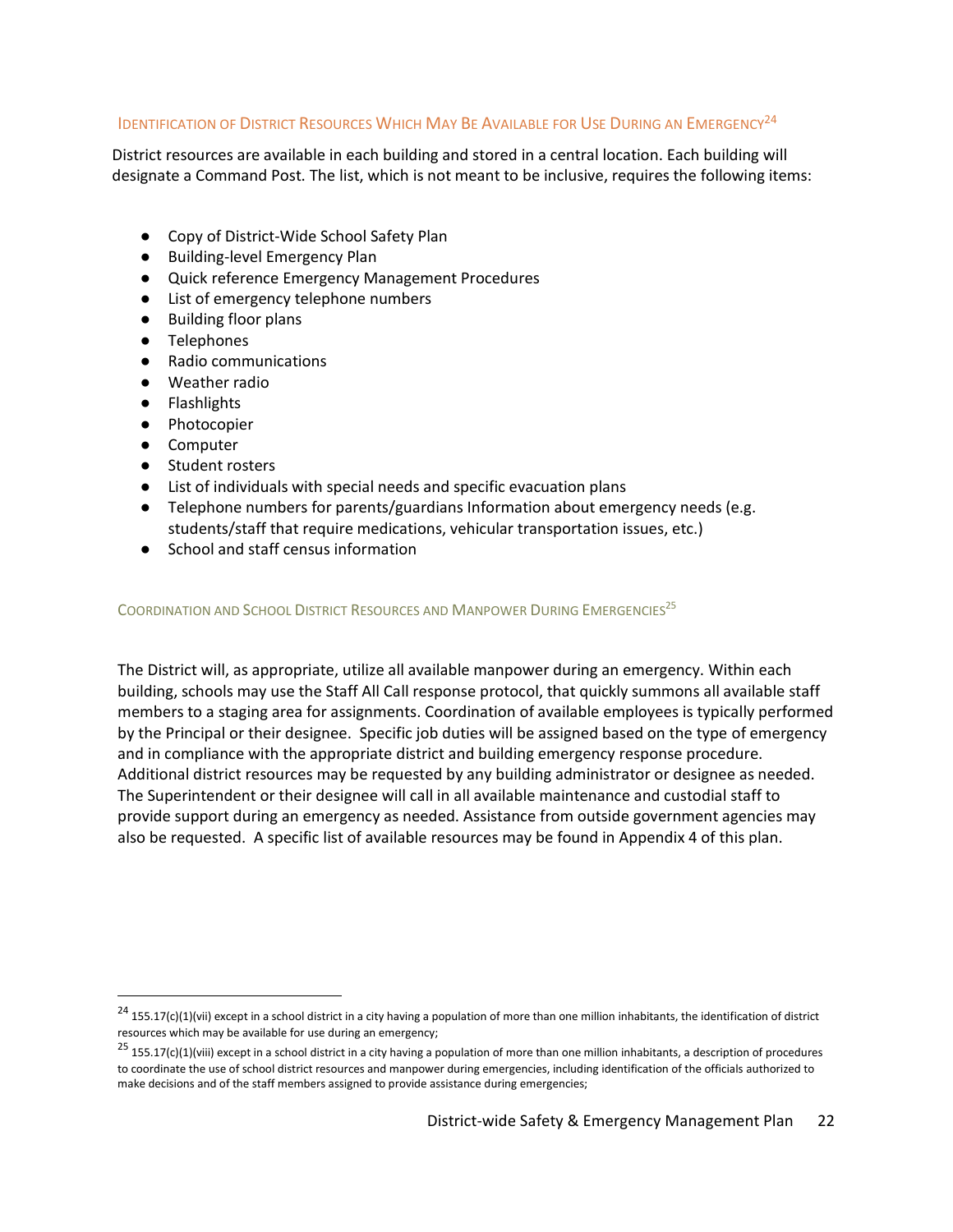#### PARTICIPATING IN UNIFIED COMMAND UNDER ICS PRINCIPLES

#### ASSIGNMENT OF RESPONSIBILITIES

A chain of command consistent with the National Interagency Incident Management System (NIMS)/Incident Command System (ICS) will be used in response to an emergency. Members of the School, Emergency Response Team, will be part of this system. In the event of an emergency, the response team will adopt NIMS/ICS principles based on the size, scope, and character of the emergency.

- 1. All administrators and Building-level Emergency Response Teams members shall complete the incident command training level one.
- 2. All District Emergency Response Team members shall complete incident command training level one and level two.

#### ICS POSITIONS

The number of ICS positions filled will be dependent upon the scope of the incident.

- **Incident Commander** Responsible for the direction of the building response in a buildinglevel emergency (Building Administrator/designee).
- **Public Information Officer** Compiles and releases information to the news media.
- **Safety Officer** Monitors the response to prevent injuries from occurring to both those involved in the incident and those trying to resolve it.
- **Liaison** Represents the District by working with responding agencies (law enforcement, fire department, EMS, utilities, etc.) and other school districts that may be involved in the incident.
- **Incident Log** Keeps a written log of all incident events and updates appropriate command post personnel on significant developments.
- **Operations** responsible for directing the implementation of action plans and strategies for incident resolution.
- **Logistics** Responsible for providing all resources (personnel, equipment, facilities and services) required for incident resolution.
- **Planning/Intelligence** Responsible for collecting, evaluating, and disseminating the information needed to measure the size, scope and seriousness of an incident and to plan a response.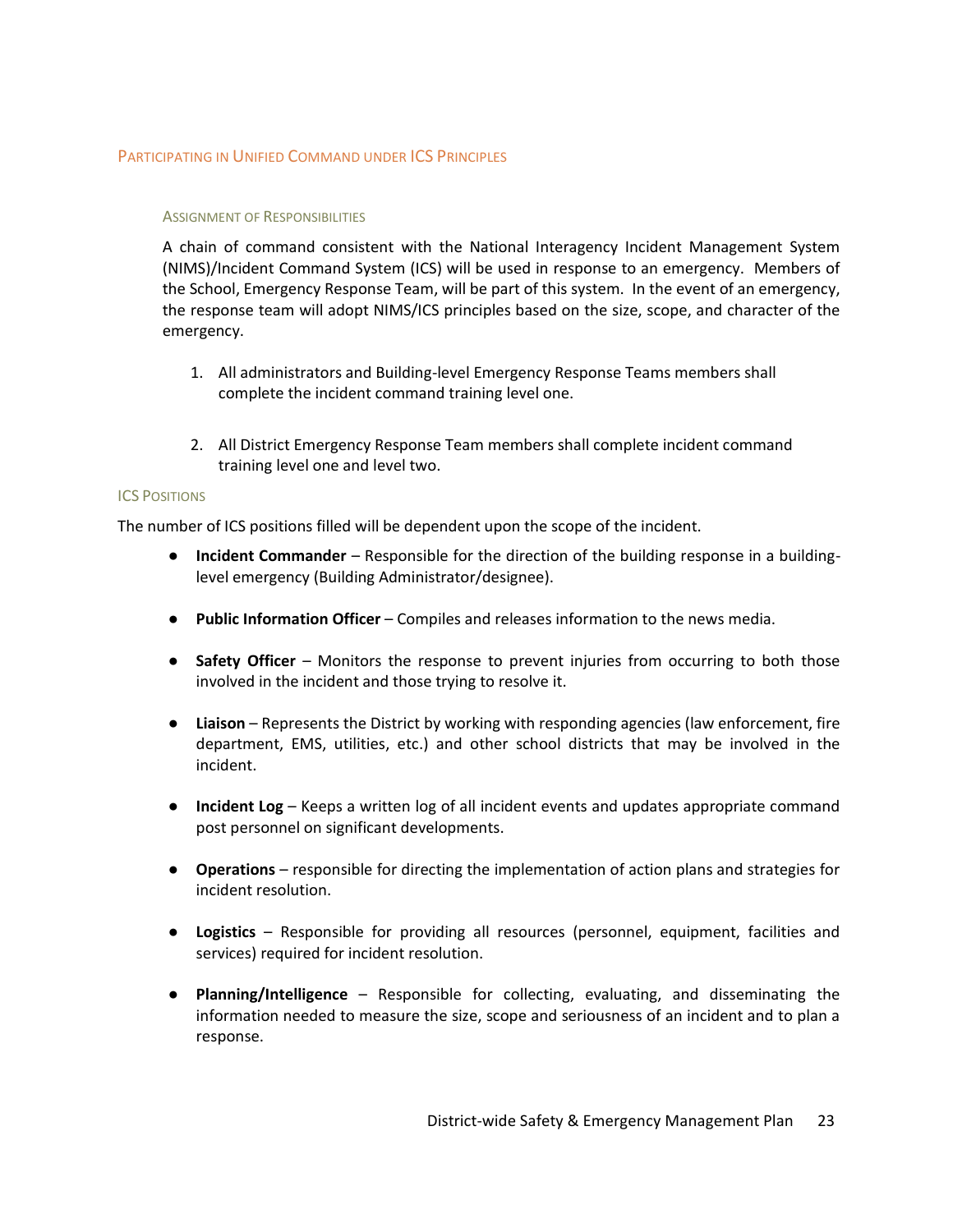● **Administration/Finance** – Responsible for all cost and financial matters related to the incident.

DISTRICT COMMAND POST (DCP):

Unless otherwise specified, The DCP will be located in the Central Administrative Offices. If necessary, the command post may be moved to an alternate site including the transportation facility and even nondistrict-owned buildings.

#### POTENTIAL ICS EMERGENCY SITES:

| <b>BUILDING:</b>                                           | USES:                                                                                     |
|------------------------------------------------------------|-------------------------------------------------------------------------------------------|
| Washingtonville School District<br><b>District Offices</b> | <b>Command Center</b><br><b>Public Information Center</b><br><b>Communications Center</b> |
| Washingtonville High School                                | Shelter-in-Place<br>Staging Area(s)<br><b>Alternate Command Center</b>                    |
| Little Britain Elementary                                  | Shelter-in-Place<br>Staging Area(s)                                                       |
| Round Hill Elementary                                      | Shelter-in-Place<br>Staging Area(s)                                                       |
| <b>Taft Elementary</b>                                     | Shelter-in-Place<br>Staging Area(s)                                                       |
| Washingtonville Middle School                              | Shelter-in-Place<br>Staging Area(s)                                                       |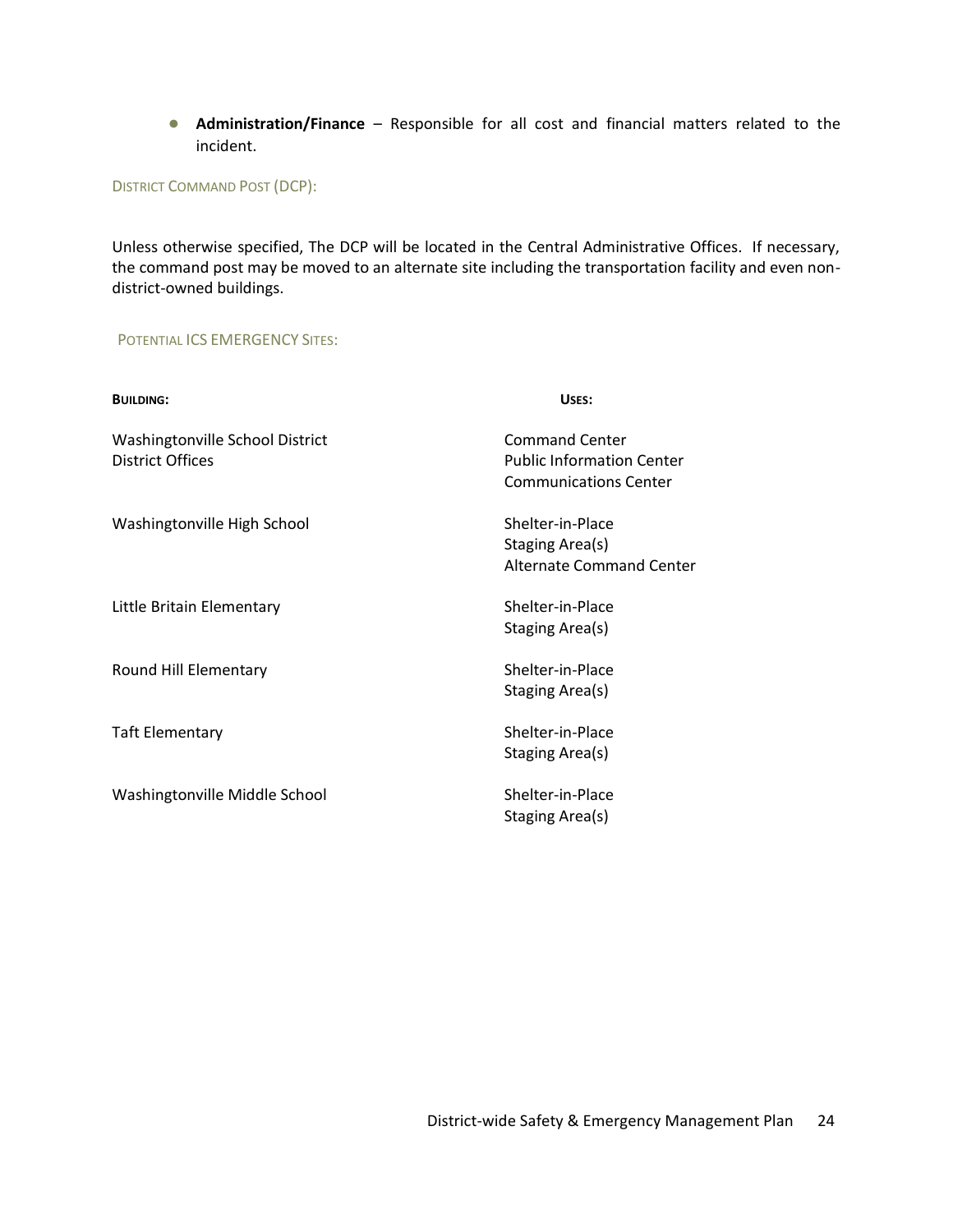# SECTION **IV** COMMUNICATION WITH OTHERS

OBTAINING ASSISTANCE DURING EMERGENCIES FROM EMERGENCY SERVICE ORGANIZATIONS AND LOCAL GOVERNMENT AGENCIES 26

- 1. The district continues to work closely with local police, fire, EMS, and governmental agencies to obtain assistance during emergencies. Representatives helped in the development of this plan, have assisted in emergency drills, and provided technical assistance. Providers have given approval to the district to rely on local personnel, resources, and facilities in emergency situations.
- 2. The district maintains an updated list of local, county, and state agencies and personnel to contact to obtain assistance. The superintendent or their designee will initiate the contact when needed.

OBTAINING ADVICE AND ASSISTANCE FROM LOCAL GOVERNMENT OFFICIALS, INCLUDING THE COUNTY OR CITY OFFICIALS RESPONSIBLE FOR IMPLEMENTATION OF ARTICLE 2-B OF THE EXECUTIVE LAW<sup>27</sup>

- 1. The district maintains an updated list of local and county emergency organizations, agencies, and government officials responsible for implementation of Article 2-B of the Executive Law. The superintendent and their designee will initiate the contact when needed.
- 2. The key officials in local government that can help to develop plans and assist in emergency situations as listed in emergency situations are listed in Appendix 4. Key government agencies are listed below:
	- 1. Orange County OEM
	- 2. Washingtonville Police Department
	- 3. Blooming Grove Police department
	- 4. New Windsor Police department
	- 5. New York State Police
	- 6. Orange County Sheriff's Department
	- 7. Washingtonville Fire Department
	- 8. Blooming Grove Ambulance
	- 9. Red Cross

 $\ddot{\phantom{a}}$ 

 $26$  155.17(c)(1)(v) except in a school district in a city having a population of more than one million inhabitants, a description of the arrangements for obtaining assistance during emergencies from emergency services organizations and local governmental agencies;

 $^{27}$  155.17(c)(1)(vi) except in a school district in a city having a population of more than one million inhabitants, a description of the arrangements for obtaining assistance during emergencies from emergency services organizations and local governmental agencies;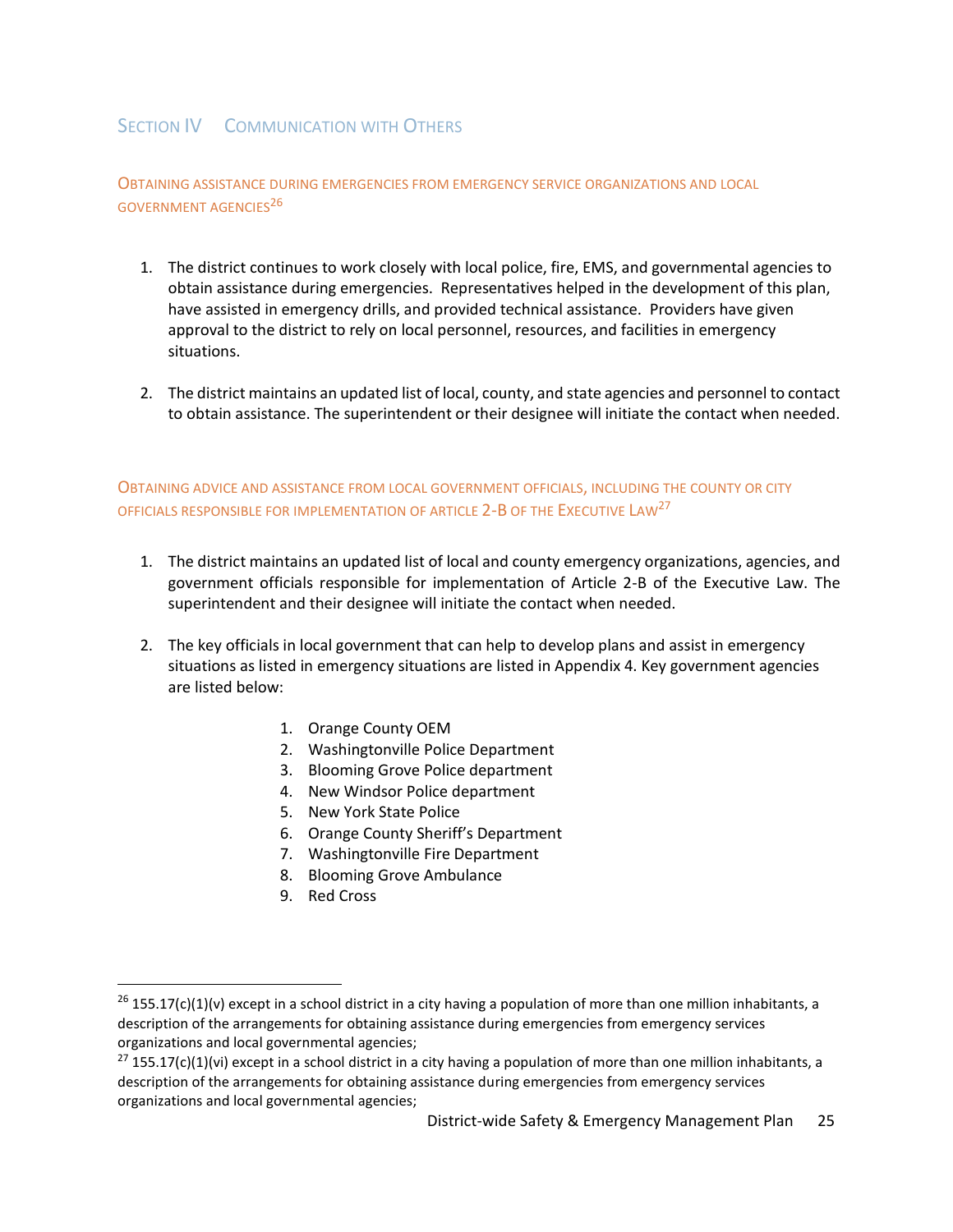# CONTACTING PARENTS, GUARDIANS OR PERSONS IN PARENTAL RELATION TO THE STUDENTS OF THE DISTRICT IN the Event of a Violent Incident or an Early Dismissal<sup>28</sup>

In the event of violent incidents or crises, or an early dismissal of students, every effort will be made to notify parents. As soon as practical, the Superintendent or their designee shall activate the emergency notification system that will provide relevant information. Parental notification procedures for a student involved in disciplinary situations shall be consistent with the Code of Conduct and New York State law, and shall be presented clearly and concisely to staff and students each year.

When a student is involved in any violent situation, or an implied or direct threat of violence by such student against themselves, including suicide, parent or guardian shall be contacted as soon as practicable.<sup>29</sup> Administration shall utilize school mental health resources when necessary.

It is the responsibility of all parents and guardians to ensure that emergency contact information for students is always up-to-date and complete.

 $\overline{a}$ 

 $^{28}$  155.17(c)(1)(ix) policies and procedures for contacting parents, guardians or persons in parental relation to the students of the district in the event of a violent incident or an early dismissal;

 $^{29}$  155.17(c)(1)(x) policies and procedures for contacting parents, guardians or persons in parental relation to an individual student of the district in the event of an implied or direct threat of violence by such student against themselves, which for the purposes of this subdivision shall include suicide;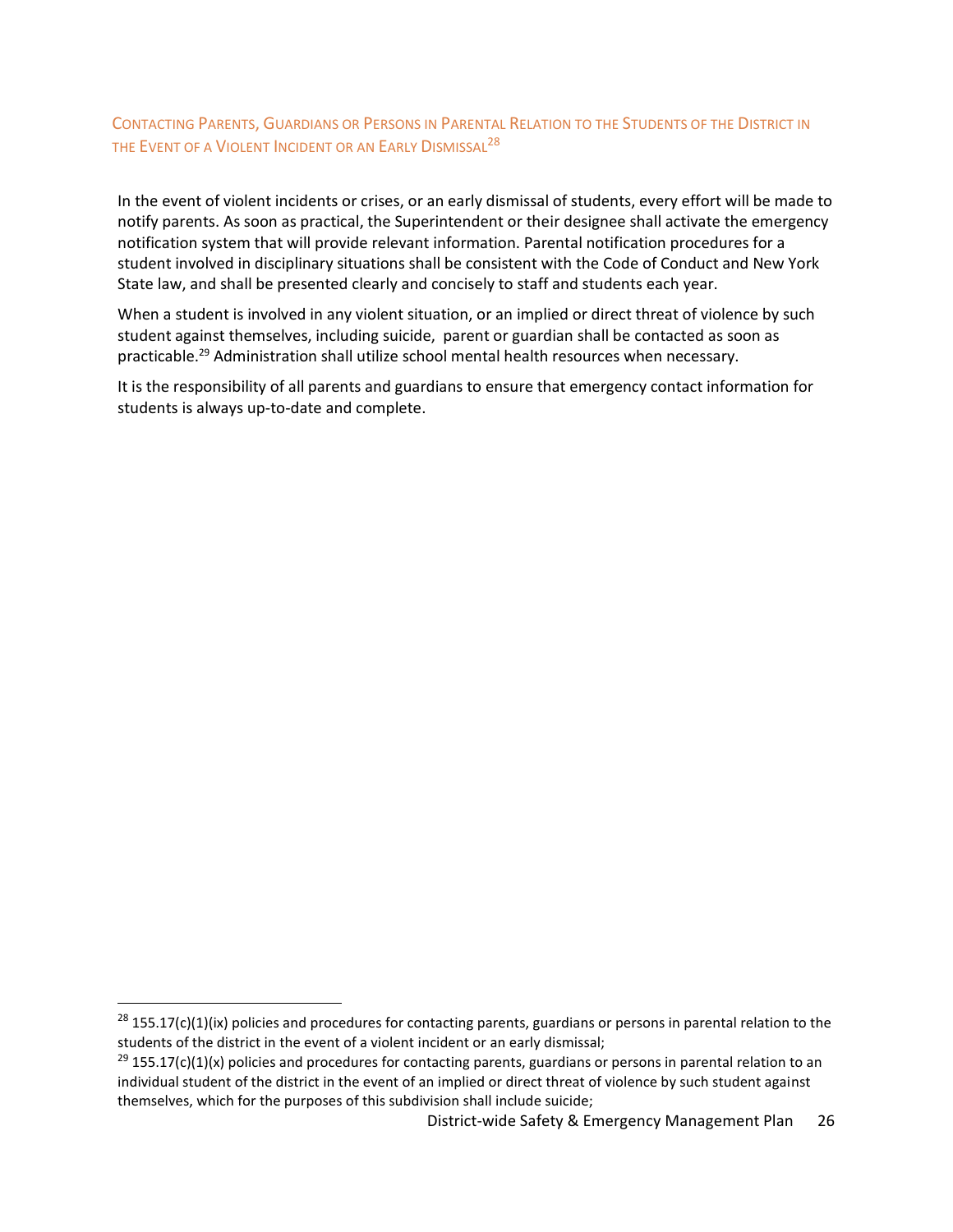# SECTION V RECOVERY

#### DISTRICT SUPPORT FOR BUILDINGS

When the Chief Emergency Officer is notified that an emergency exists, he/she will respond accordingly.

Members of the District Safety Team will assist as needed either at their respective Building Command Posts or by responding where directed by the Incident Commander(s). The District Safety Team will assign such other personnel as deemed necessary to meet the needs of the situation.

The District Safety Team members will remain at their assigned posts until the Incident Commander(s) has determined that the emergency is over, or it is unsafe, or no longer necessary to remain, or need to relocate.

Should the incident involve a single building, at the discretion of the District Safety Team leader in consultation with that building's administrators and Building Emergency Response Team (BERT), other school buildings may be called to support the Building Emergency Response Team in that building.

Should the incident involve multiple buildings, at the discretion of the District Safety Team leader, in consultation with building administrators, additional mental health support from the County Crisis Team and local area hospitals may be solicited to support the Emergency Response Teams in the affected building(s).

In any case, a "debriefing", or post-incident analysis, will be facilitated by the District Safety Team. This process will include a review of the actual incident, the Team's response to the incident, and posttraumatic incident debriefing.

District clinicians (or, mental health professionals from outside agencies if they have been involved) will provide ongoing as-needed support to the Team members, and will monitor post-traumatic stress symptoms in team members. As appropriate, team members may be provided with a referral to EAP and/or with information regarding private mental health providers in the area.

Principal(s) are expected to consult with the District Public Information Officer in composing letters to parents following any emergency. The District's Public Information Officer will assist in sending mass communication messages to affected groups. The District's Liaison Officer will communicate with outside agencies, such as the County Health Department, to provide necessary services following any emergency.

#### DISASTER MENTAL HEALTH SERVICES

The District Liaison Officer will communicate with outside agencies, such as the County Health Department, to provide necessary mental health services following any emergency. District mental health providers may be temporarily reassigned to assist in the recovery process.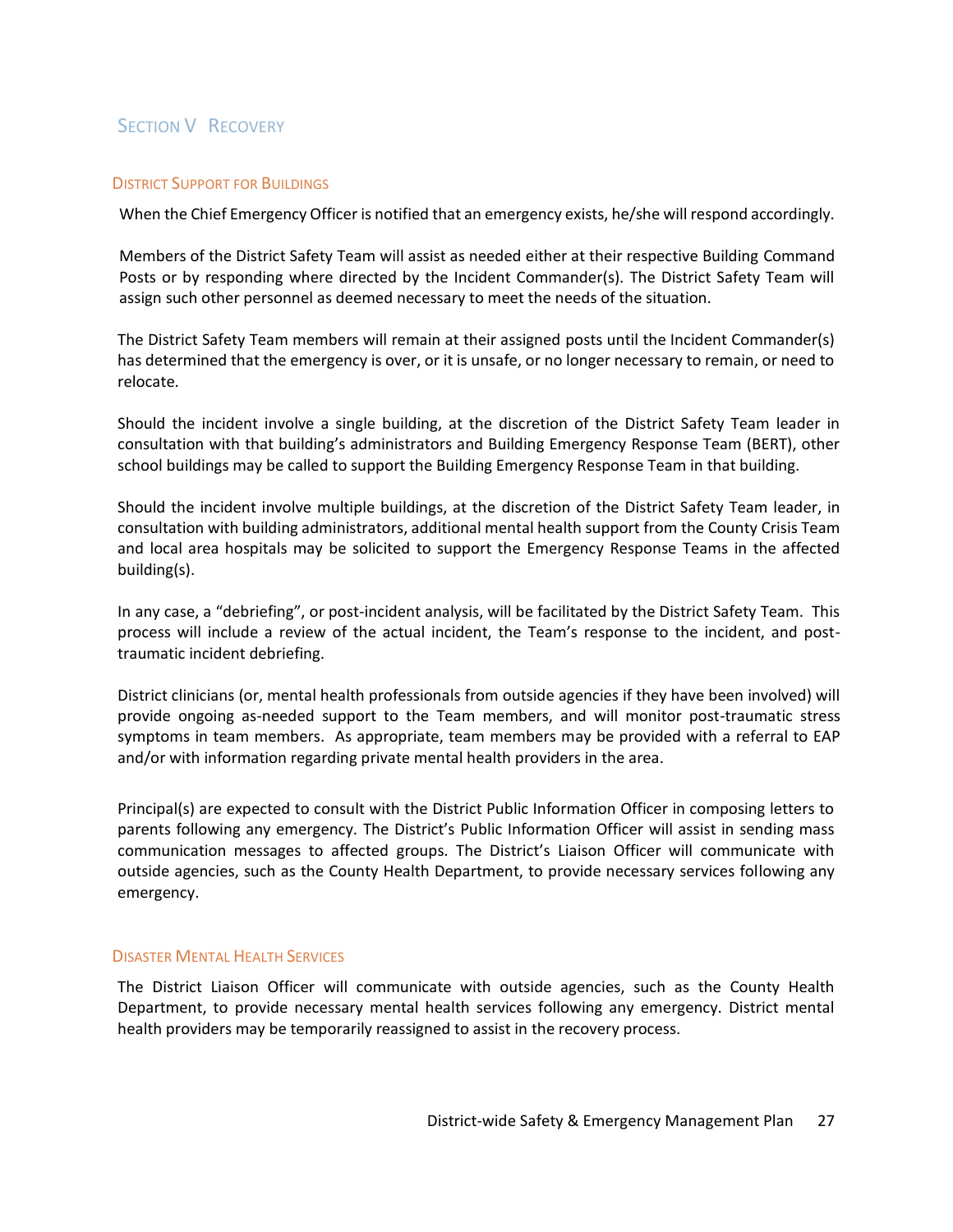# APPENDIX 1 - LISTING OF SCHOOL BUILDINGS

#### **DISTRICT OFFICE**

52 West Main Street Washingtonville, NY 10992 Phone: 845-497-4030

#### WASHINGTONVILLE HIGH SCHOOL

54 West Main Street Washingtonville, NY 10992 Phone: 845-497-4000

#### LITTLE BRITAIN ELEMENTARY SCHOOL

1160 Little Britain Road New Windsor, NY 12553 Phone: 845-497-4000

#### ROUND HILL ELEMENTARY SCHOOL

1314 Route 208 Washingtonville, NY 10992 Phone: 845-497-4000

#### TAFT ELEMENTARY SCHOOL

20 Toleman Road Washingtonville, NY 10992 Phone: 845-497-4000

#### **WASHINGTONVILLE MIDDLE SCHOOL**

38 West Main St. Washingtonville, NY 10992 Phone: 845-497-4000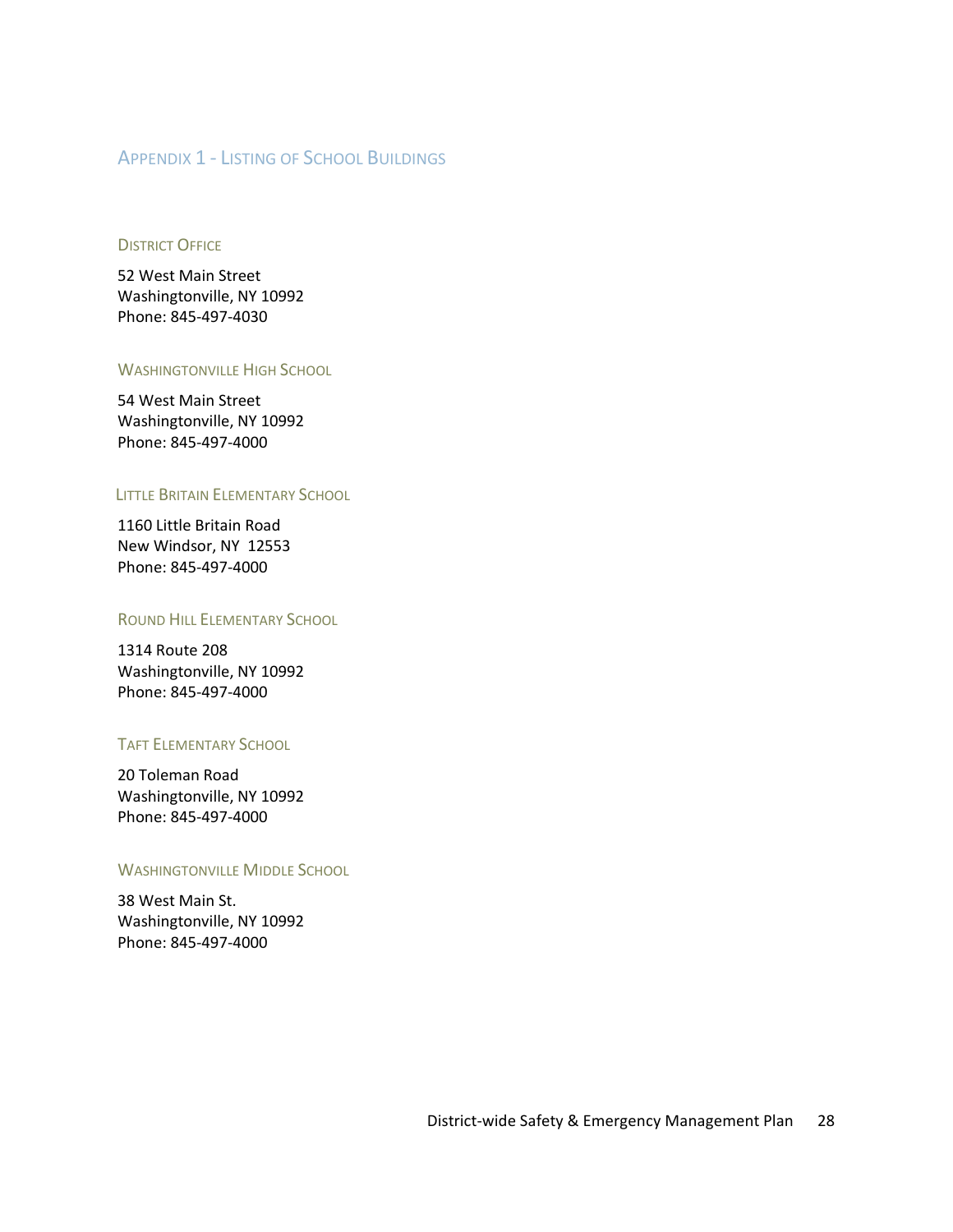# APPENDIX 2 – BUILDING-LEVEL EMERGENCY RESPONSE PLANS

Due to the sensitive safety and security information contained in each Building-level Emergency Response Plan, these plans are confidential and not available for public dissemination. Copies of plans are maintained at each school building and the District office.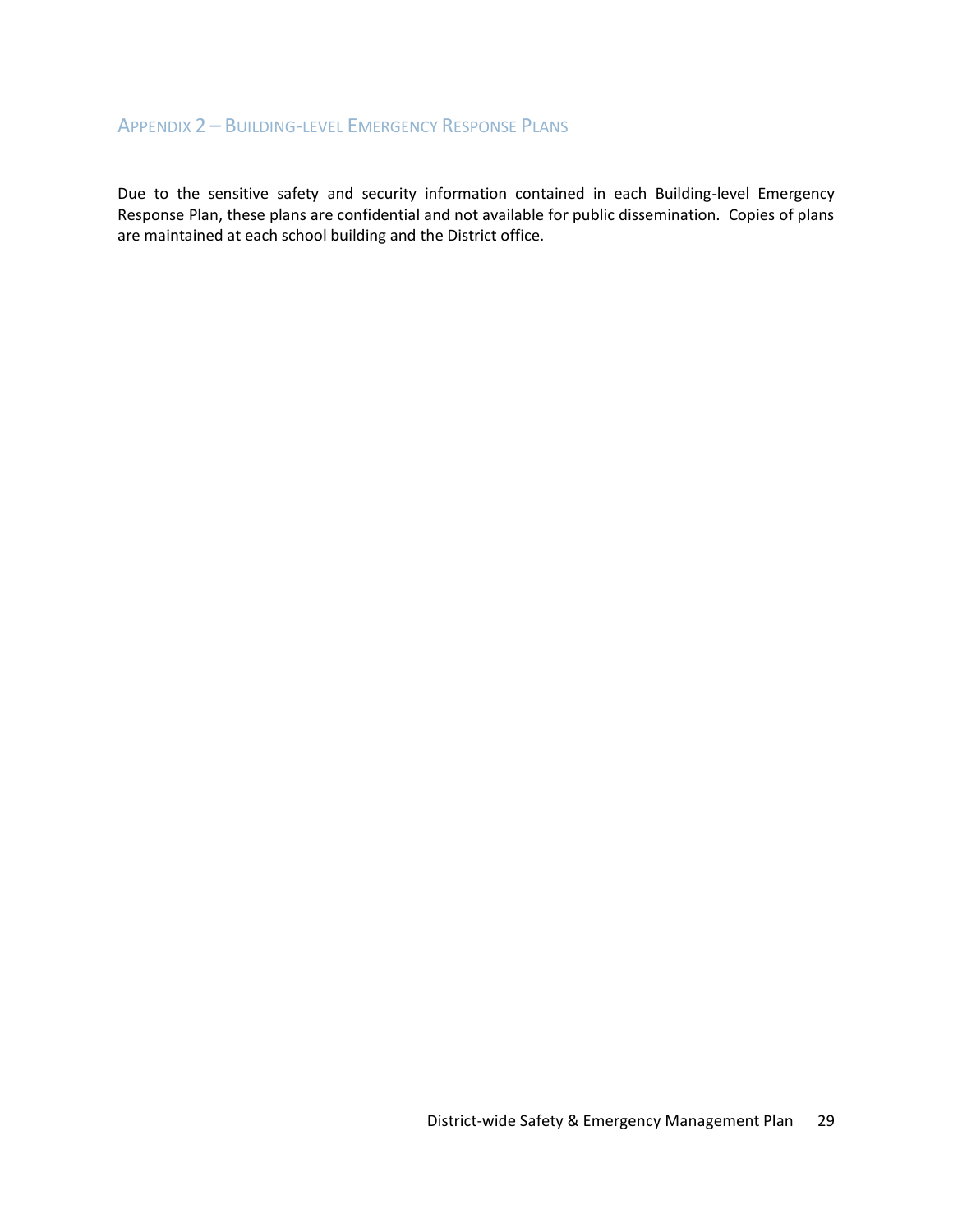Any applicable Memoranda of Understanding relevant to implementation of the District-wide and Building-level Emergency Response Plans are on file in the district office.

#### **MEMORANDUM OF UNDERSTANDING**

BY AND BETWEEN the WASHINGTONVILLE CENTRAL SCHOOL DISTRICT (hereinafter referred to as ("School District") and TOWN OF BLOOMING GROVE (hereinafter referred to as "Town") (together referred to as the "Parties");

WHEREAS, the Town and the School District have an Intermunicipal Agreement for the provision of police services at the School District's Round Hill Elementary School ("School") for the period from September 4, 2018 through June 30, 2021 ("Agreement"); and

WHEREAS New York State Education Law §2801-a (10), as amended effective July 1, 2019, requires that the roles and areas of responsibility of school personnel, security personnel and law enforcement be defined and requires that the role of school discipline be clearly delegated to the school administration;

NOW, THEREFORE, it is mutually agreed by and between the parties that:

- 1. This Memorandum of Understanding ("MOU") shall be an Addendum to the Agreement between the Parties and this MOU shall modify and supersede any provision of the Parties' Agreement for the period from July 1, 2019 through June 30, 2021 which is inconsistent.
- 2. The roles and areas of responsibility of the Town police officer shall be as defined by the Parties' Agreement for the period from July 1, 2019 through June 30, 2021. Such duties include, but are not limited to, visitor control, patrol of the school building/grounds/property, safeguarding students and staff, safeguarding District property, preventing and reporting criminal activity or violations of the District's Code of Conduct, and emergency response. It is the role of the Town police officer to report and/or escort to School administration any student who is involved in criminal activity or violations of the Code of Conduct, but not to be involved in the administration or implementation of discipline.
- 3. Section 7(d) of the Agreement is superseded by the following: Under no circumstances shall an Officer be a school disciplinarian. The role of school discipline is expressly delegated and reserved to the School administration who shall administerschool discipline in accordance with the Districtwide Safety Plan and the District's Code of Conduct. The Agreement between the Town and the School District for the period from July 1, 2019 through June 30, 2021, together with this MOU, shall be incorporated into and published as part of the District's Districtwide Safety Plan for the 2019-2020 school year.
- 4. The rights, responsibilities and expectations for behavior of students, staff and visitors/ members of the public while on District property are set forth in the District's Code of Conduct, which is incorporated by reference in this Memorandum of Understanding. The Town police

District-wide Safety & Emergency Management Plan 30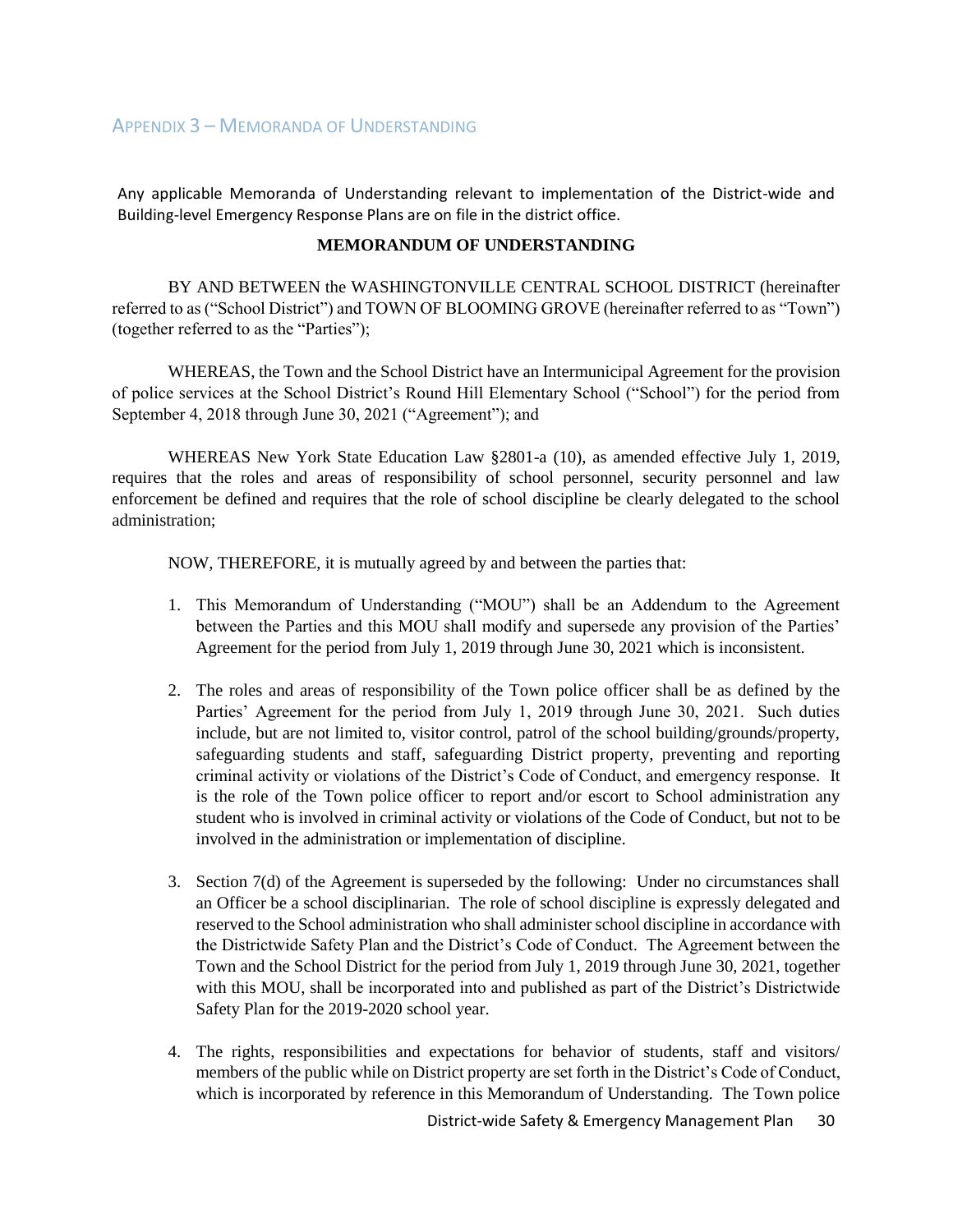officer shall be cognizant of such rights, responsibilities and expectations in providing police officer services to the School District and shall act in accordance with the District's Code of Conduct.

- 5. It is expressly understood that this Agreement shall not be assigned or transferred without the prior written consent of the other party.
- 6. Should any provision of the Agreement, for any reason, be declared invalid and/or unenforceable, such decision shall not affect the validity of the remaining provisions of this Agreement. Such remaining provisions shall remain in full force and effect as if this Agreement had been executed with the invalid provisions(s) eliminated.
- 7. The Agreement constitutes the complete and exclusive statement of understanding between the Parities, and supersedes all prior or contemporaneous, oral or written: proposals, understandings, representations, conditions or covenants between the Parties relating to the subject matter of the Agreement.
- 8. This Agreement may not be changed orally, but only by an Amendment, in writing, signed by authorized representative of both Parties.
- 9. This Agreement, and any amendments to this Agreement, will not be in effect until agreed to in writing and signed by authorized representatives of both Parties.
- 10. All Parties agree to abide by any and all applicable Federal, State, and/or local laws in connection with the performance of its obligations pursuant to the Agreement.

SO AGREED:

Robert C. Jeroloman, Supervisor Town of Blooming Grove

Date:

Jennifer Dellova, Board President Washingtonville Central School District

Roy Reese, Superintendent of Schools Washingtonville Central School District

Date:

Date: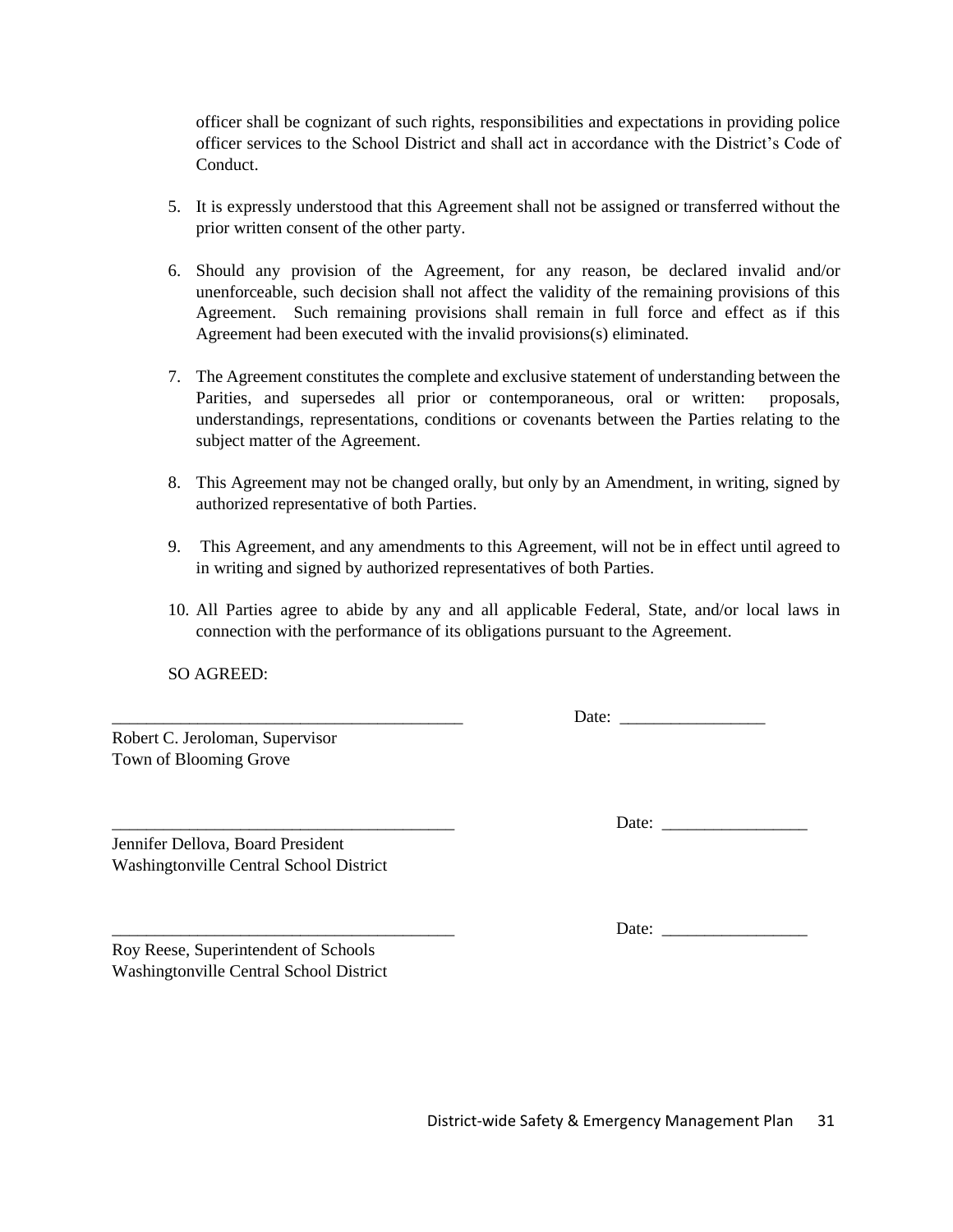#### **MEMORANDUM OF UNDERSTANDING**

BY AND BETWEEN the WASHINGTONVILLE CENTRAL SCHOOL DISTRICT (hereinafter referred to as ("School District") and VILLAGE OF WASHINGTONVILLE (hereinafter referred to as "Village") (together referred to as the "Parties");

WHEREAS, the Village and the School District have an Inter-Governmental Agreement for the provision of police officer services at the School District's Taft Elementary School and Washingtonville Middle School and for a School Resource Officer program at Washingtonville High School ("Schools") for the period from September 1, 2018 through June 30, 2021 ("Agreement"); and

WHEREAS New York State Education Law §2801-a(10), as amended effective July 1, 2019, requires that the roles and areas of responsibility of school personnel, security personnel and law enforcement be defined and requires that the role of school discipline be clearly delegated to the school administration;

NOW, THEREFORE, it is mutually agreed by and between the parties that:

- 1. This Memorandum of Understanding ("MOU") shall be an Addendum to the Agreement between the Parties and this MOU shall modify and supersede any provision of the Parties' Agreement for the period from July 1, 2019 through June 30, 2021 which is inconsistent.
- 2. The roles and areas of responsibility of the Village police officers shall be as defined by the Parties' Agreement for the period from July 1, 2019 through June 30, 2021. Such duties include, but are not limited to, visitor control, patrol of the school building/grounds/property, safeguarding students and staff, safeguarding District property, preventing and reporting criminal activity or violations of the District's Code of Conduct, and emergency response. It is the role of the Village police officers to report and/or escort to School administration any student who is involved in criminal activity or violations of the Code of Conduct, but not to be involved in the administration or implementation of discipline.
- 3. The role of school discipline is expressly delegated and reserved to the administration of the respective Schools who shall administer school discipline in accordance with the Districtwide Safety Plan and the District's Code of Conduct. The Agreement between the Village and the School District for the period from July 1, 2019 through June 30, 2021, together with this MOU, shall be incorporated into and published as part of the District's Districtwide Safety Plan for the 2019-2020 school year.
- 4. The rights, responsibilities and expectations for behavior of students, staff and visitors/ members of the public while on District property are set forth in the District's Code of Conduct, which is incorporated by reference in this Memorandum of Understanding. The Village police officers shall be cognizant of such rights, responsibilities and expectations in providing police officer services to the School District and shall act in accordance with the District's Code of Conduct.
- 5. It is expressly understood that this Agreement shall not be assigned or transferred without the prior written consent of the other party.

District-wide Safety & Emergency Management Plan 32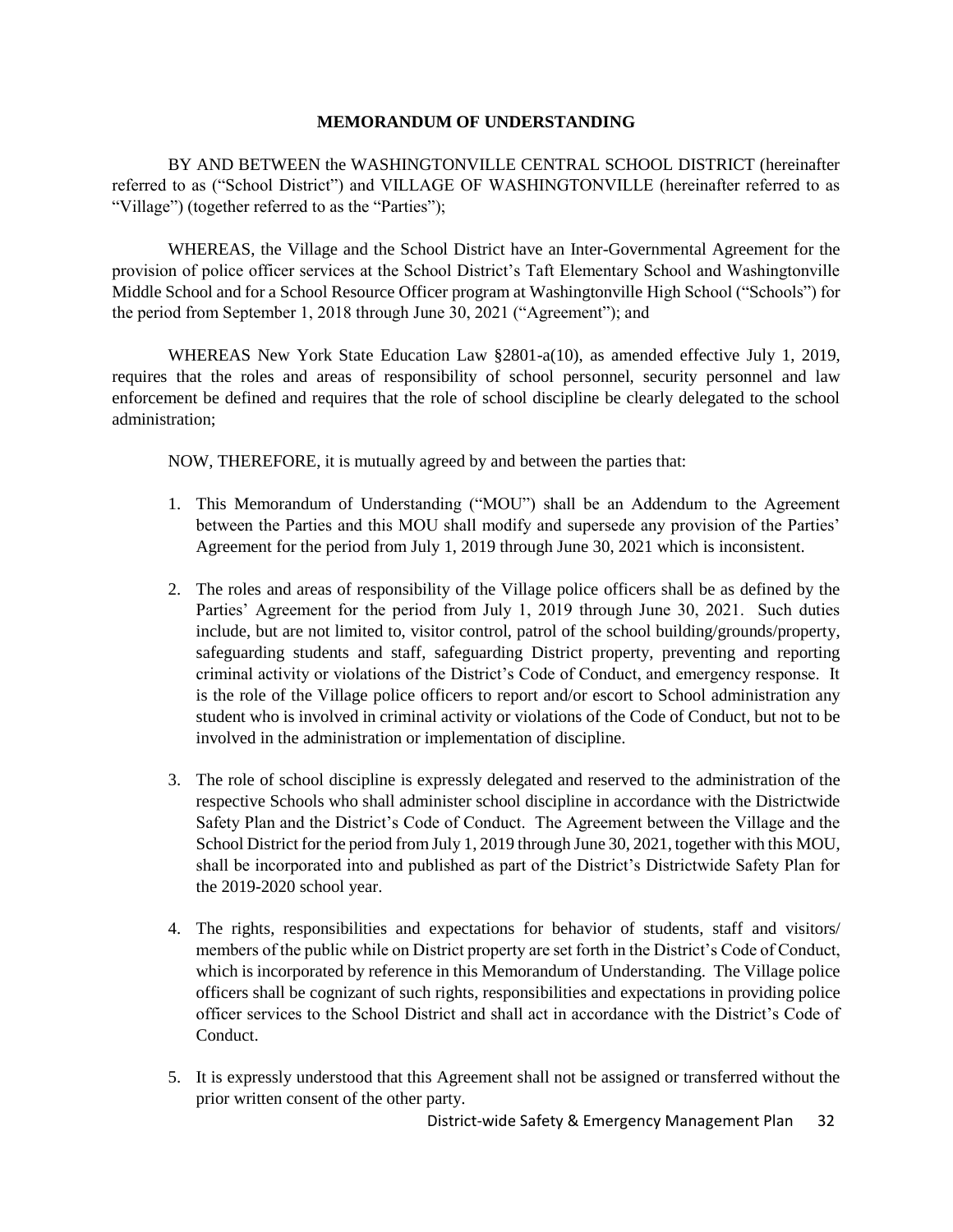- 6. Should any provision of the Agreement, for any reason, be declared invalid and/or unenforceable, such decision shall not affect the validity of the remaining provisions of this Agreement. Such remaining provisions shall remain in full force and effect as if this Agreement had been executed with the invalid provisions(s) eliminated.
- 7. The Agreement constitutes the complete and exclusive statement of understanding between the Parities, and supersedes all prior or contemporaneous, oral or written: proposals, understandings, representations, conditions or covenants between the Parties relating to the subject matter of the Agreement.
- 8. This Agreement may not be changed orally, but only by an Amendment, in writing, signed by authorized representative of both Parties.
- 9. This Agreement, and any amendments to this Agreement, will not be in effect until agreed to in writing and signed by authorized representatives of both Parties.
- 10. All Parties agree to abide by any and all applicable Federal, State, and/or local laws in connection with the performance of its obligations pursuant to the Agreement.

SO AGREED:

Joseph Bucco, Mayor Village of Washingtonville

Jennifer Dellova, Board President Washingtonville Central School District

Roy Reese, Superintendent of Schools Washingtonville Central School District \_\_\_\_\_\_\_\_\_\_\_\_\_\_\_\_\_\_\_\_\_\_\_\_\_\_\_\_\_\_\_\_\_\_\_\_\_\_\_\_\_ Date: \_\_\_\_\_\_\_\_\_\_\_\_\_\_\_\_\_

\_\_\_\_\_\_\_\_\_\_\_\_\_\_\_\_\_\_\_\_\_\_\_\_\_\_\_\_\_\_\_\_\_\_\_\_\_\_\_\_ Date: \_\_\_\_\_\_\_\_\_\_\_\_\_\_\_\_\_

\_\_\_\_\_\_\_\_\_\_\_\_\_\_\_\_\_\_\_\_\_\_\_\_\_\_\_\_\_\_\_\_\_\_\_\_\_\_\_\_ Date: \_\_\_\_\_\_\_\_\_\_\_\_\_\_\_\_\_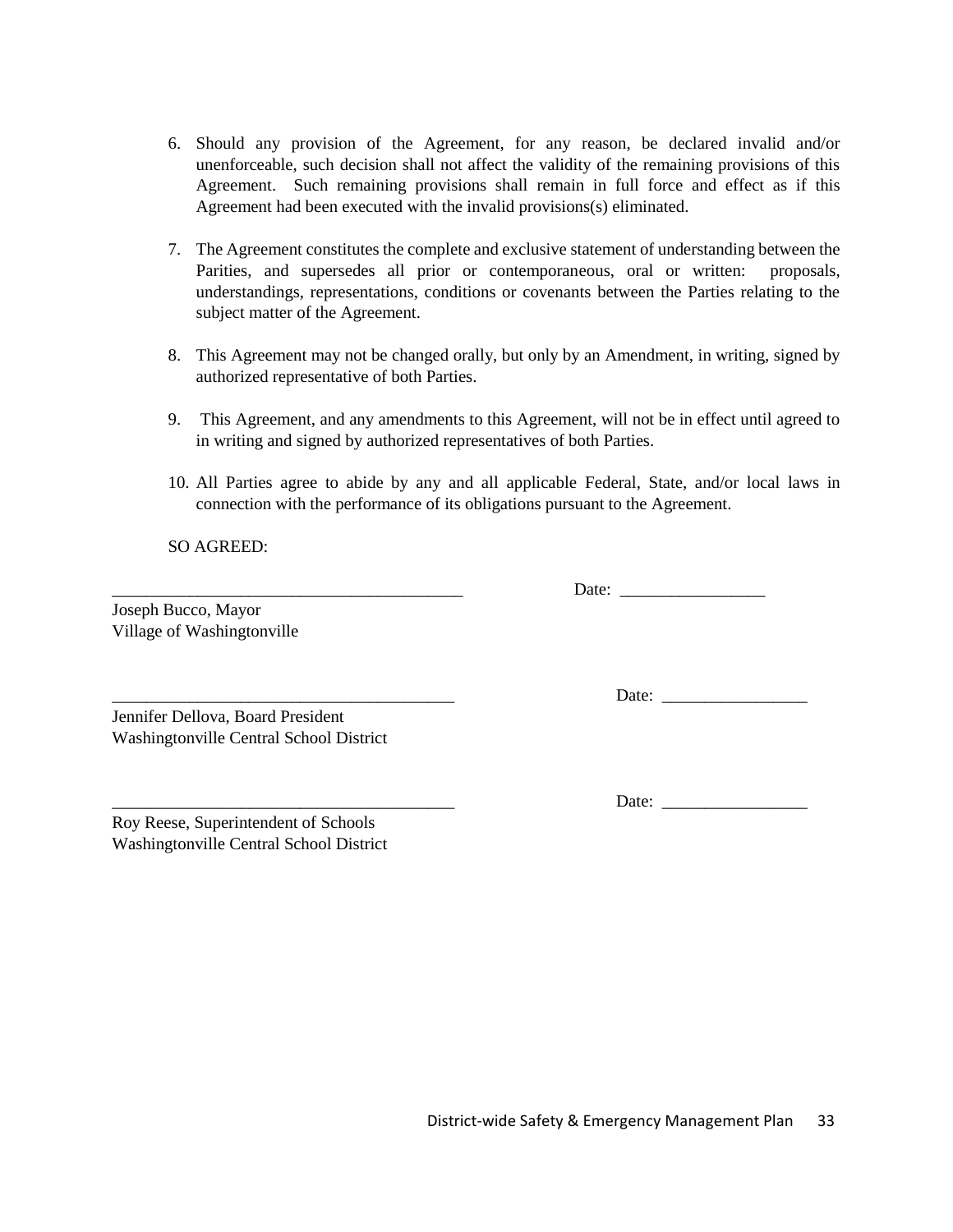#### **MEMORANDUM OF UNDERSTANDING**

BY AND BETWEEN the WASHINGTONVILLE CENTRAL SCHOOL DISTRICT (hereinafter referred to as ("School District") and TOWN OF NEW WINDSOR (hereinafter referred to as "Town") (together referred to as the "Parties");

WHEREAS, the Town and the School District have an Intermunicipal Agreement for the provision of police services at the School District's Little Britain Elementary School ("School") for the period from September 4, 2018 through June 30, 2021 ("Agreement"); and

WHEREAS New York State Education Law §2801-a (10), as amended effective July 1, 2019, requires that the roles and areas of responsibility of school personnel, security personnel and law enforcement be defined and requires that the role of school discipline be clearly delegated to the school administration;

NOW, THEREFORE, it is mutually agreed by and between the parties that:

- 1. This Memorandum of Understanding ("MOU") shall be an Addendum to the Agreement between the Parties and this MOU shall modify and supersede any provision of the Parties' Agreement for the period from July 1, 2019 through June 30, 2021 which is inconsistent.
- 2. The roles and areas of responsibility of the Town police officer shall be as defined by the Parties' Agreement for the period from July 1, 2019 through June 30, 2021. Such duties include, but are not limited to, visitor control, patrol of the school building/grounds/property, safeguarding students and staff, safeguarding District property, preventing and reporting criminal activity or violations of the District's Code of Conduct, and emergency response. It is the role of the Town police officer to report and/or escort to School administration any student who is involved in criminal activity or violations of the Code of Conduct, but not to be involved in the administration or implementation of discipline.
- 3. Section 7(d) of the Agreement is superseded by the following: Under no circumstances shall an Officer be a school disciplinarian. The role of school discipline is expressly delegated and reserved to the School administration who shall administerschool discipline in accordance with the Districtwide Safety Plan and the District's Code of Conduct. The Agreement between the Town and the School District for the period from July 1, 2019 through June 30, 2021, together with this MOU, shall be incorporated into and published as part of the District's Districtwide Safety Plan for the 2019-2020 school year.
- 4. The rights, responsibilities and expectations for behavior of students, staff and visitors/ members of the public while on District property are set forth in the District's Code of Conduct, which is incorporated by reference in this Memorandum of Understanding. The Town police officer shall be cognizant of such rights, responsibilities and expectations in providing police officer services to the School District and shall act in accordance with the District's Code of Conduct.
- 5. It is expressly understood that this Agreement shall not be assigned or transferred without the prior written consent of the other party.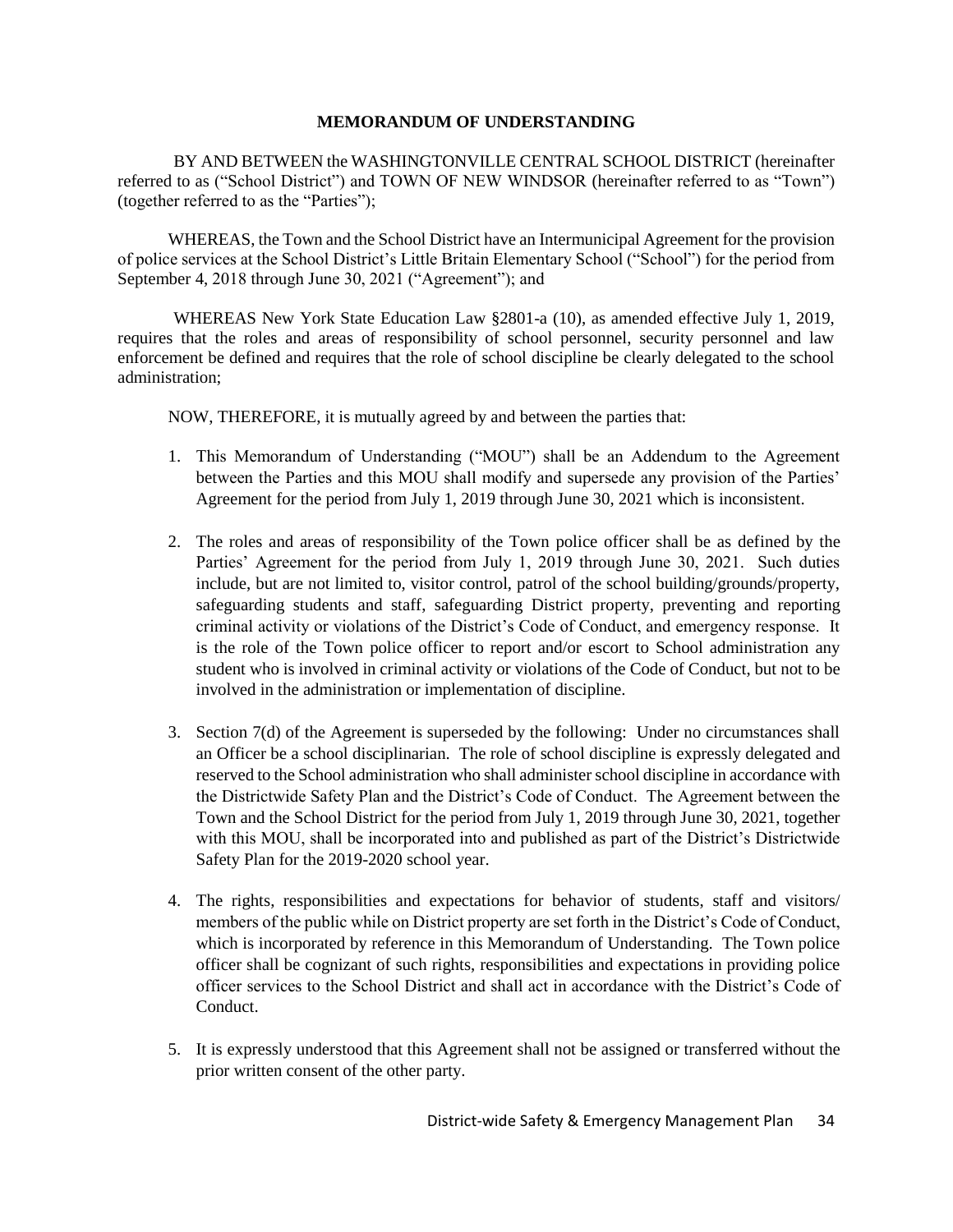- 6. Should any provision of the Agreement, for any reason, be declared invalid and/or unenforceable, such decision shall not affect the validity of the remaining provisions of this Agreement. Such remaining provisions shall remain in full force and effect as if this Agreement had been executed with the invalid provisions(s) eliminated.
- 7. The Agreement constitutes the complete and exclusive statement of understanding between the Parities, and supersedes all prior or contemporaneous, oral or written: proposals, understandings, representations, conditions or covenants between the Parties relating to the subject matter of the Agreement.
- 8. This Agreement may not be changed orally, but only by an Amendment, in writing, signed by authorized representative of both Parties.
- 9. This Agreement, and any amendments to this Agreement, will not be in effect until agreed to in writing and signed by authorized representatives of both Parties.
- 10. All Parties agree to abide by any and all applicable Federal, State, and/or local laws in connection with the performance of its obligations pursuant to the Agreement.

SO AGREED:

George A. Green, Supervisor Town of New Windsor

Jennifer Dellova, Board President Washingtonville Central School District

Roy Reese, Superintendent of Schools Washingtonville Central School District

District-wide Safety & Emergency Management Plan 35

\_\_\_\_\_\_\_\_\_\_\_\_\_\_\_\_\_\_\_\_\_\_\_\_\_\_\_\_\_\_\_\_\_\_\_\_\_\_\_\_ Date: \_\_\_\_\_\_\_\_\_\_\_\_\_\_\_\_\_

\_\_\_\_\_\_\_\_\_\_\_\_\_\_\_\_\_\_\_\_\_\_\_\_\_\_\_\_\_\_\_\_\_\_\_\_\_\_\_\_\_ Date: \_\_\_\_\_\_\_\_\_\_\_\_\_\_\_\_\_

\_\_\_\_\_\_\_\_\_\_\_\_\_\_\_\_\_\_\_\_\_\_\_\_\_\_\_\_\_\_\_\_\_\_\_\_\_\_\_\_ Date: \_\_\_\_\_\_\_\_\_\_\_\_\_\_\_\_\_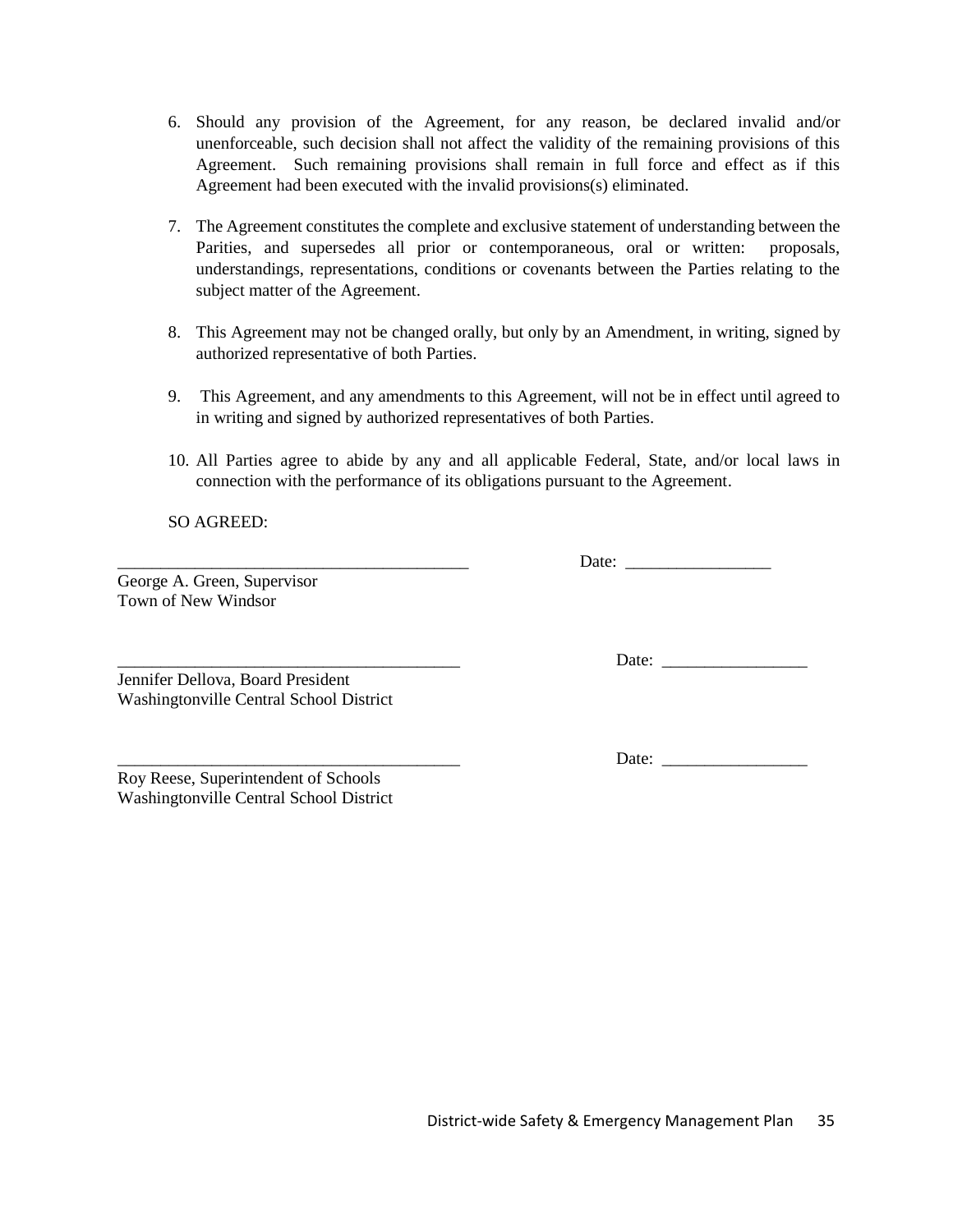#### **MEMORANDUM OF UNDERSTANDING**

AGREEMENT BETWEEN the WASHINGTONVILLE CENTRAL SCHOOL DISTRICT (hereinafter referred to as ("District") and ATLAS SECURITY SERVICES (hereinafter referred to as "Atlas") (together referred to as the "Parties");

WHEREAS, Atlas and the District have an Agreement for the provision of Security Services dated September 2018 ("Agreement"); and

WHEREAS New York State Education Law §2801-a(10), as amended effective July 1, 2019, requires that the roles and areas of responsibility of school personnel, security personnel and law enforcement be defined and requires that the role of school discipline be clearly delegated to the school administration;

NOW, THEREFORE, it is mutually agreed by and between the parties that:

- 1. This Memorandum of Understanding ("MOU") shall be an Addendum to the September 2018 Agreement by and between the Parties and this MOU shall modify and supersede any provision of the Parties' Agreement for the period from July 1, 2019 through June 30, 2020 which is inconsistent.
- 2. The roles and areas of responsibility of Atlas shall be as defined by the Parties' September 2018 Agreement for the period from July 1, 2019 through June 30, 2020. Such security functions include, but are not limited to, visitor control, patrol of school buildings/ grounds/property, making recommendations on security needs/improvements and safety concerns, detecting hazards, safeguarding students and staff, safeguarding District property, preventing and reporting criminal activity or violations of the District's Code of Conduct, and emergency response. It is the role of Atlas to report and/or escort to District/School administration any student who is involved in criminal activity or violations of the Code of Conduct, but not to be involved in the administration or implementation of discipline.
- 3. The role of school discipline is expressly delegated and reserved to the District/School administration who shall administer school discipline in accordance with the Districtwide Safety Plan and the District's Code of Conduct. The Agreement by and between Atlas and the District for the period from July 1, 2019 through June 30, 2020, together with this MOU, shall be incorporated into and published as part of the District's Districtwide Safety Plan for the 2019-2020 school year.
- 4. The rights, responsibilities and expectations for behavior of students, staff and visitors/ members of the public while on District property are set forth in the District's Code of Conduct, which is incorporated by reference in this Memorandum of Understanding. Atlas shall be cognizant of such rights, responsibilities and expectations in providing contracted security services to the District and shall act in accordance with the District's Code of Conduct.
- 5. It is expressly understood that this Agreement shall not be assigned or transferred without the prior written consent of the other party.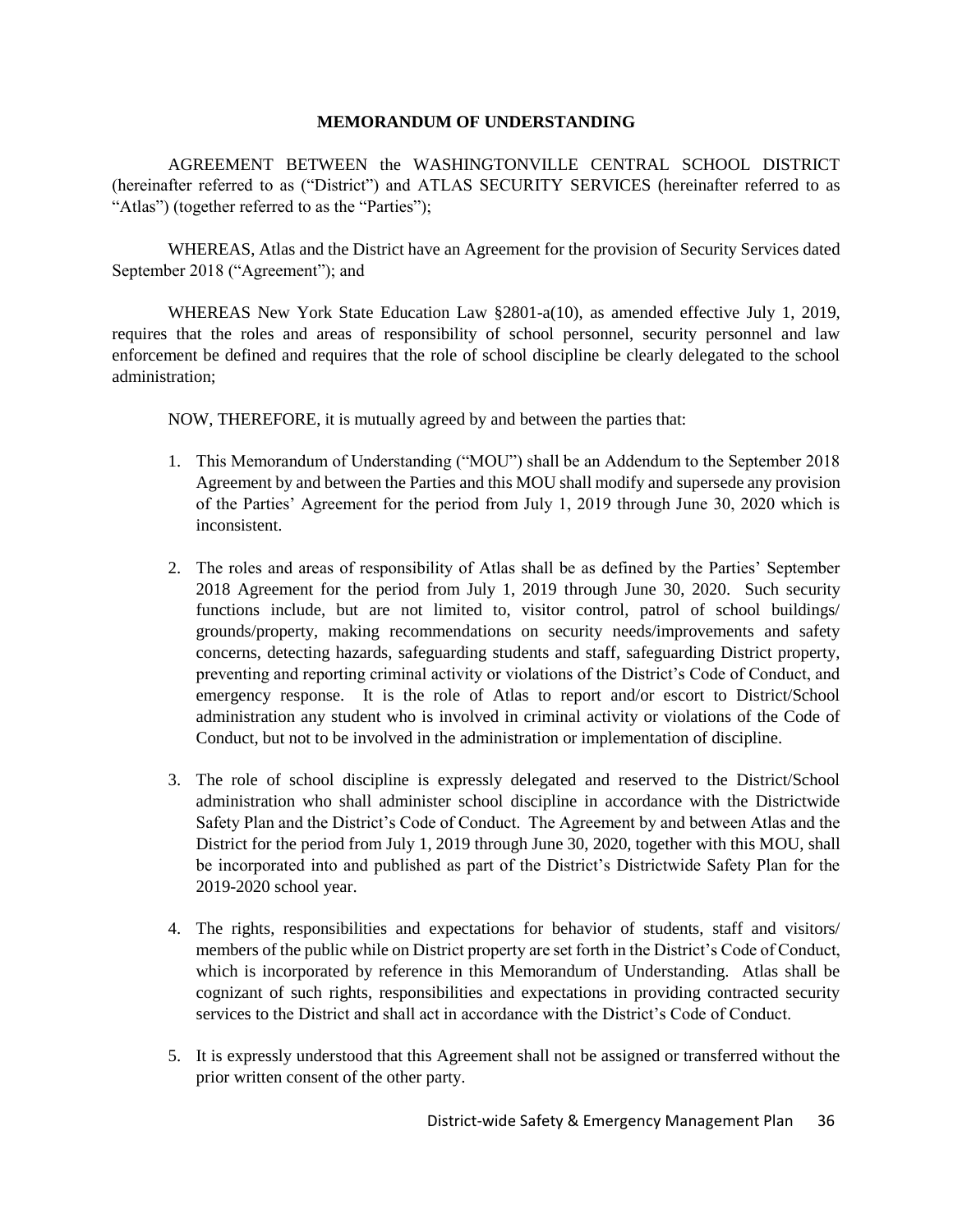- 6. Should any provision of this Agreement, for any reason, be declared invalid and/or unenforceable, such decision shall not affect the validity of the remaining provisions of this Agreement. Such remaining provisions shall remain in full force and effect as if this Agreement had been executed with the invalid provisions(s) eliminated.
- 7. The Agreement constitutes the complete and exclusive statement of understanding between the Parities, and supersedes all prior or contemporaneous, oral or written: proposals, understandings, representations, conditions or covenants between the Parties relating to the subject matter of the Agreement.
- 8. This Agreement may not be changed orally, but only by an Amendment, in writing, signed by authorized representative of both Parties.
- 9. This Agreement, and any amendments to this Agreement, will not be in effect until agreed to in writing and signed by authorized representatives of both Parties.
- 10. All Parties agree to abide by any and all applicable Federal, State, and/or local laws in connection with the performance of its obligations pursuant to the Agreement.

SO AGREED:

Atlas Security Services

\_\_\_\_\_\_\_\_\_\_\_\_\_\_\_\_\_\_\_\_\_\_\_\_\_\_\_\_\_\_\_\_\_\_\_\_\_\_\_\_\_ Date: \_\_\_\_\_\_\_\_\_\_\_\_\_\_\_\_\_

Jennifer Dellova, Board President Washingtonville Central School District

Roy Reese, Superintendent of Schools Washingtonville Central School District \_\_\_\_\_\_\_\_\_\_\_\_\_\_\_\_\_\_\_\_\_\_\_\_\_\_\_\_\_\_\_\_\_\_\_\_\_\_\_\_ Date: \_\_\_\_\_\_\_\_\_\_\_\_\_\_\_\_\_

Date: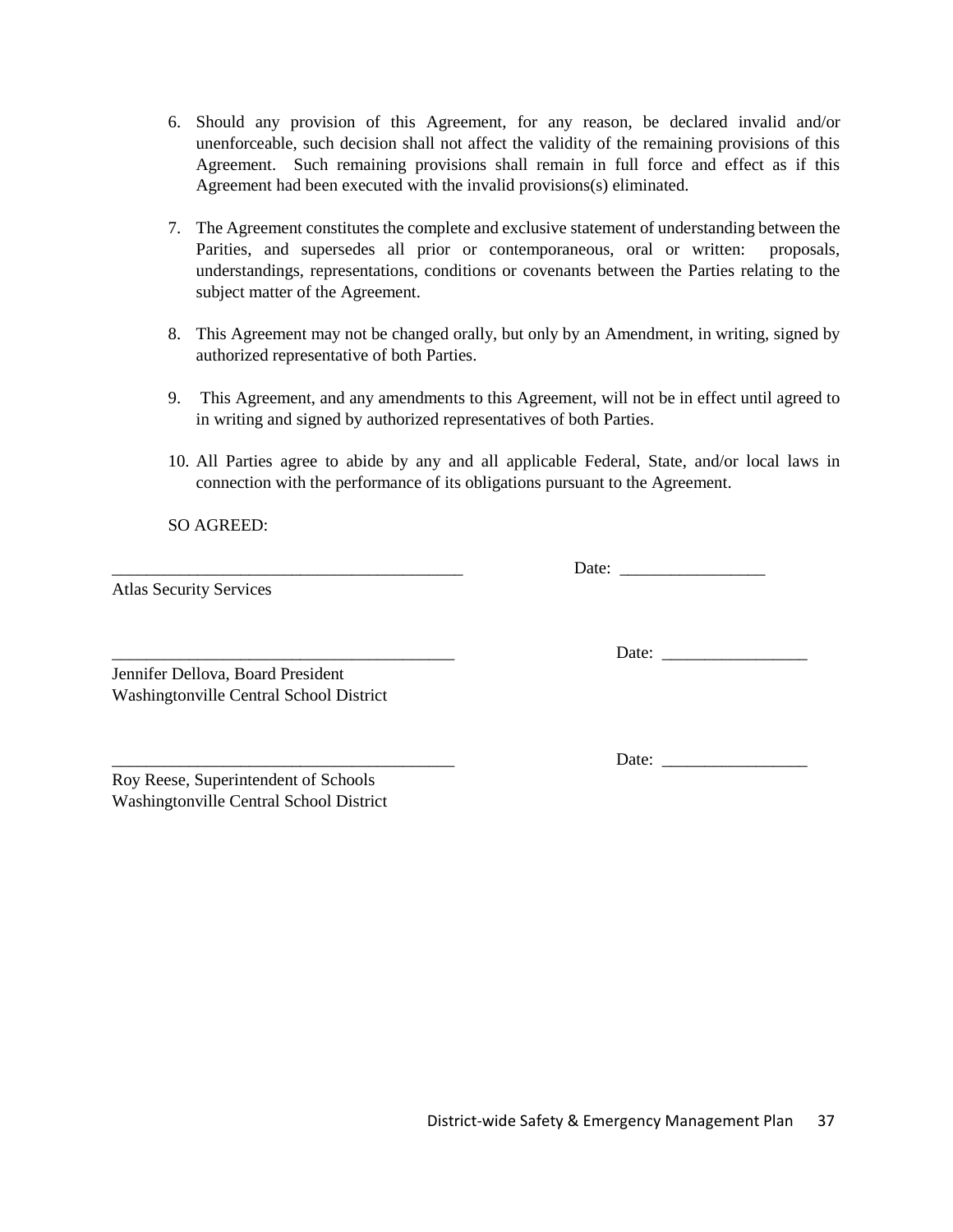# APPENDIX 4 – DISTRICT RESOURCES – CONTACT INFORMATION

| <b>TITLE</b>                             | <b>NAME</b>                        | <b>OFFICE PHONE</b>  |
|------------------------------------------|------------------------------------|----------------------|
| Superintendent of Schools                | Mr. Roy Reese                      | 845-497-4000 x27001  |
| Deputy Superintendent                    | Dr. Larry Washington               | 845-497-4000x27001   |
| Asst. Superintendent, Business/Emergency | Ms. Lorine Van Put-Lamerand        | 845-497-4000x27033   |
| Director of Personnel.                   | Mrs. Lynn Imperato                 | 845-497-4000 x27012  |
| Asst. Superintendent, Curriculum         | Mrs. Barbara Quinn                 | 845-497-4000 x27021  |
| <b>Transportation Supervisor</b>         | Mr. Ralph Perez                    | 845-497-4000 x27135  |
| Bus Dispatch Office - Head Bus Driver    | Ms. Jodee Thomas                   | 845-497-4000 x27134  |
| Asst. Head Bus Driver                    | Ms. Laura Smith                    | 845-497-4000x27136   |
| <b>District Clerk</b>                    | Mrs. Teresa Silverman              | 845-497-4000x24500   |
| <b>Public Information</b>                | Ms. Alyssa Mazzeo                  | 845-497-4000x27070   |
| <b>Director of Facilities</b>            | Mr. Paul Nienstadt                 | 845-497-4000 x27111  |
| <b>Athletic Director</b>                 | Mr. Gary Vyskocil                  | 845-497-4000x24562   |
| Cafeteria Services                       | Mr. Robert Gellman                 | 845-497-4000 x 27122 |
| City Mayor                               | Mr. Joseph Bucco                   | 845-496-3221         |
| Washingtonville Fire Department          |                                    | 845-496-5247         |
| Ambulance - Blooming Grove Ambulance     |                                    | 845-496-9281         |
| <b>Orange County</b>                     |                                    |                      |
| <b>County Executive</b>                  | Steven M. Neuhaus                  | 845-291-2700         |
| <b>Emergency Management</b>              | Alan C. Mack                       | 845-615-0400         |
| <b>Public Safety Commissioner</b>        |                                    |                      |
| County Health Dept.                      | Dr. Irina Gelman DPM, MPH,<br>PHDC | 845-291-4000         |
| Red Cross Emergency Services             |                                    | 845-673-5693         |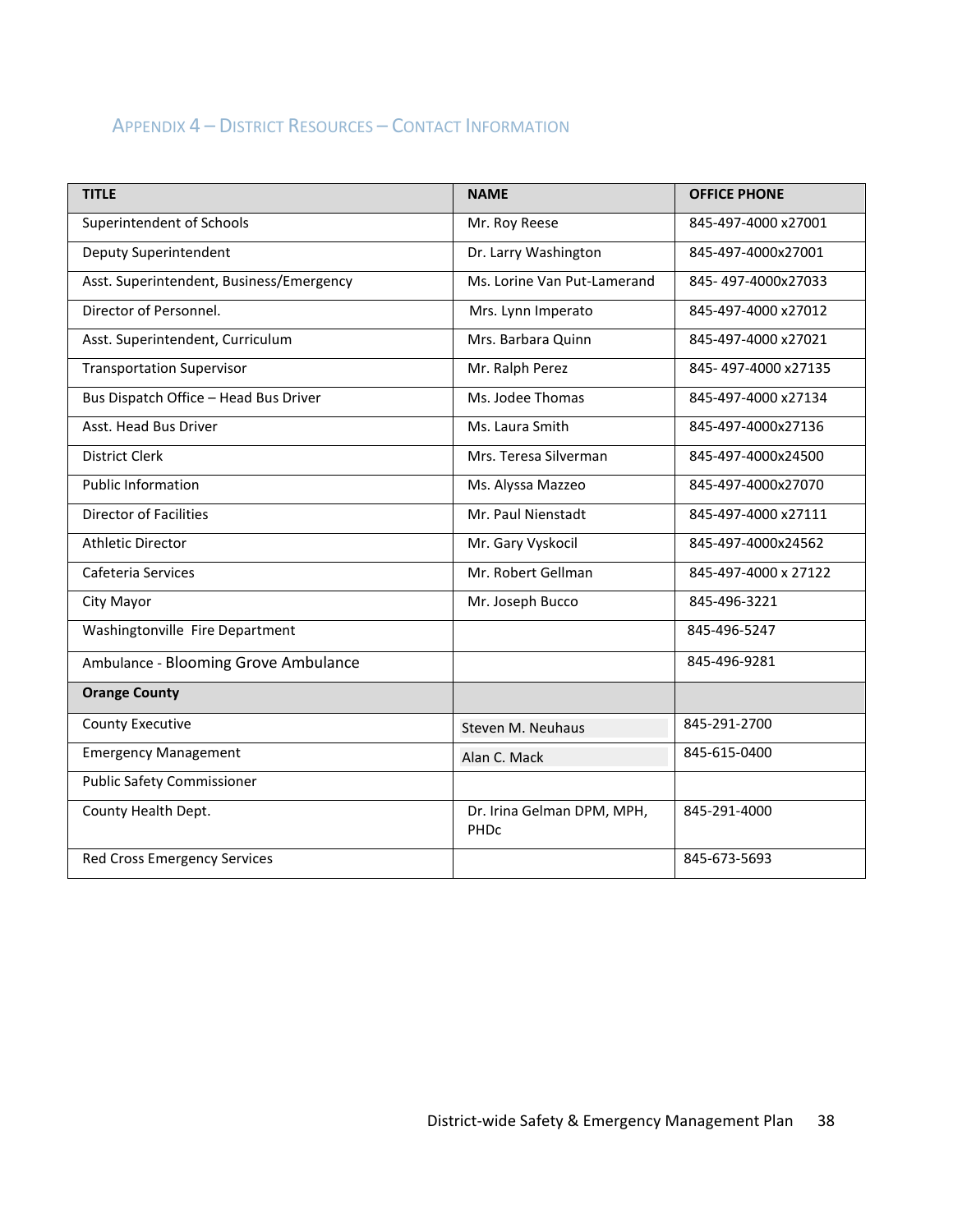# APPENDIX 5 – SECTION 155.17 REGULATION COMPLIANCE REFERENCE

- **155.17(b)(14)** District-wide school safety team means a district-wide team appointed by the board of education. The district-wide team shall include, but not be limited to, representatives of the school board, teacher, administrator, and parent organizations, school safety personnel and other school personnel. At the discretion of the board of education, or the chancellor in the case of the City of New York, a student may be allowed to participate on the safety team, provided however, that no portion of a confidential building-level emergency response plan shall be shared with such student nor shall such student be present where details of a confidential building-level emergency response plan or confidential portions of a district-wide emergency response strategy are discussed.
- **155.17(c)(1)(i)** policies and procedures for responding to implied or direct threats of violence by students, teachers, other school personnel and visitors to the school, including threats by students against themselves, which for the purposes of this subdivision shall include suicide;
- **155.17(c)(1)(ii)** policies and procedures for responding to acts of violence by students, teachers, other school personnel and visitors to the school, including consideration of zero-tolerance policies for school violence;
- **155.17(c)(1)(iii)** appropriate prevention and intervention strategies, such as: (a) collaborative arrangements with State and local law enforcement officials, designed to ensure that school safety officers and other security personnel are adequately trained, including being trained to de-escalate potentially violent situations, and are effectively and fairly recruited; (b) nonviolent conflict resolution training programs; (c) peer mediation programs and youth courts; and (d) extended day and other school safety programs;
- **155.17(c)(1)(iv)** policies and procedures for contacting the appropriate law enforcement officials in the event of a violent incident;
- **155.17(c)(1)(v)** except in a school district in a city having a population of more than one million inhabitants, a description of the arrangements for obtaining assistance during emergencies from emergency services organizations and local governmental agencies;
- **155.17(c)(1)(vi)** except in a school district in a city having a population of more than one million inhabitants, the procedures for obtaining advice and assistance from local government officials, including the county or city officials responsible for implementation of article 2-B of the Executive Law;
- **155.17(c)(1)(vii)** except in a school district in a city having a population of more than one million inhabitants, the identification of district resources which may be available for use during an emergency;
- **155.17(c)(1)(viii)** except in a school district in a city having a population of more than one million inhabitants, a description of procedures to coordinate the use of school district resources and manpower during emergencies, including identification of the officials authorized to make decisions and of the staff members assigned to provide assistance during emergencies;
- **155.17(c)(1)(ix)** policies and procedures for contacting parents, guardians or persons in parental relation to the students of the district in the event of a violent incident or an early dismissal;
- **155.17(c)(1)(x)** policies and procedures for contacting parents, guardians or persons in parental relation to an individual student of the district in the event of an implied or direct threat of